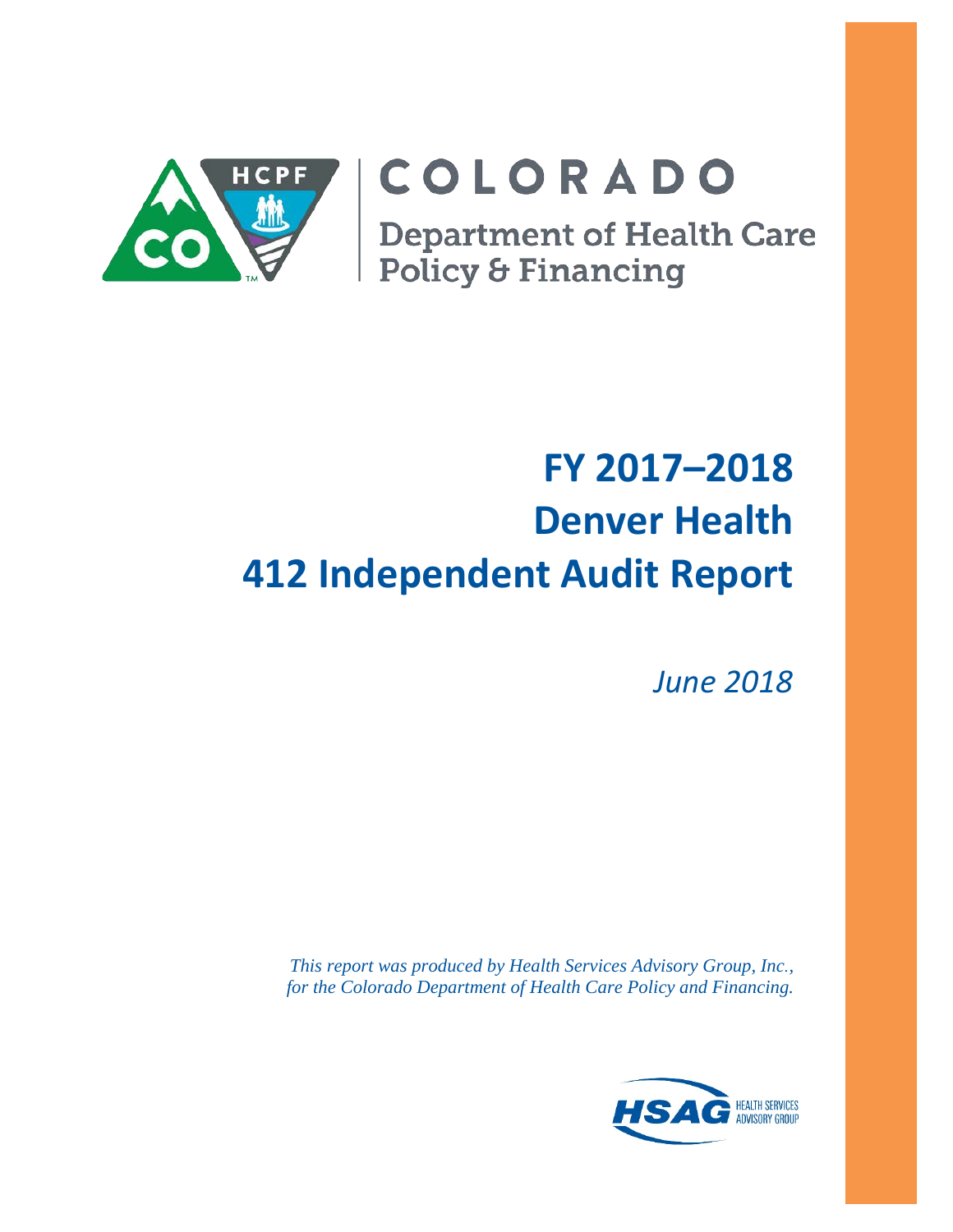

# Contents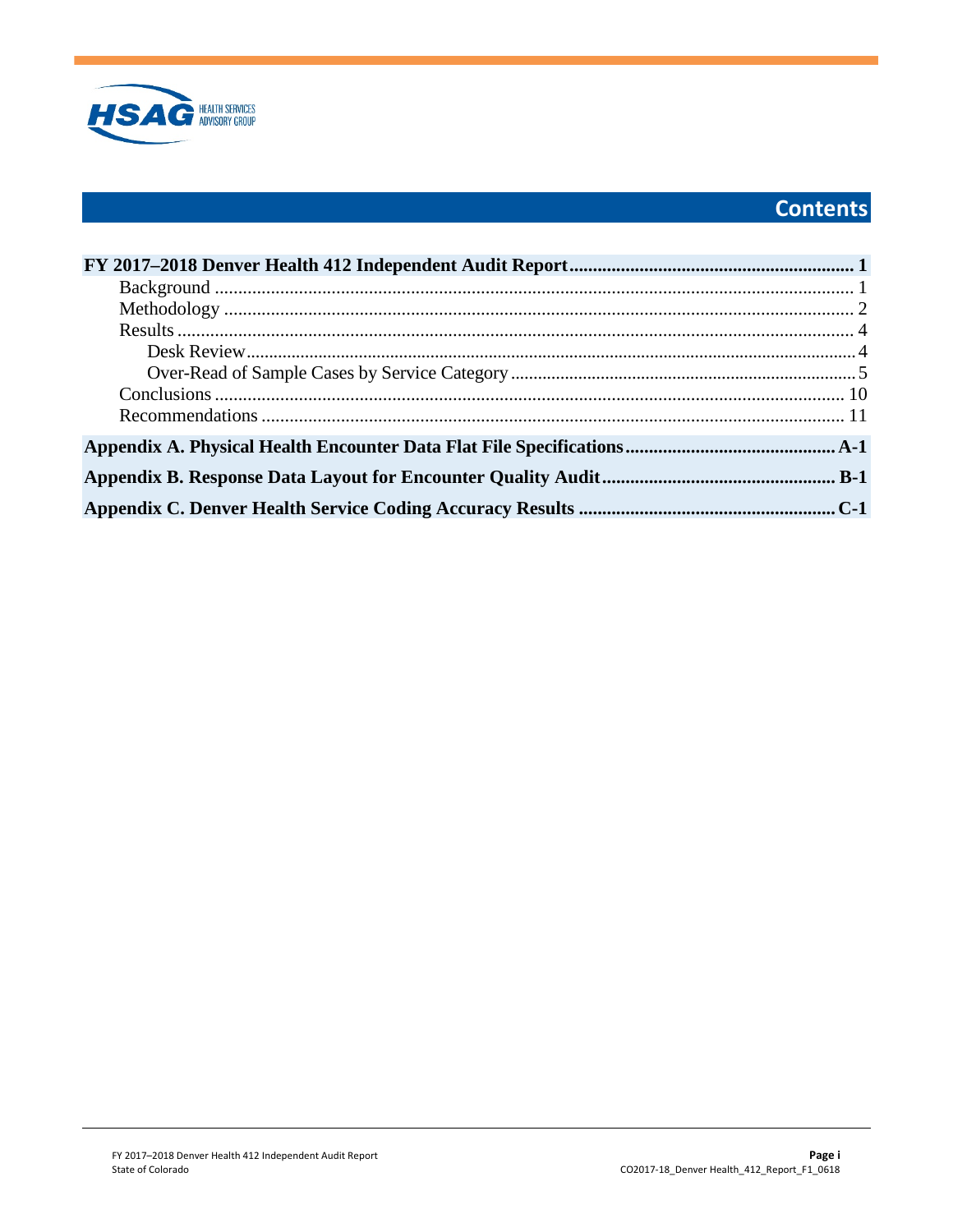

# <span id="page-2-0"></span>**FY 2017–2018 Denver Health 412 Independent Audit Report**

# <span id="page-2-1"></span>**Background**

Beginning in fiscal year (FY) 2015–2016, the Colorado Department of Health Care Policy and Financing (the Department) contracted Health Services Advisory Group, Inc. (HSAG), to conduct an encounter data validation for one of the Department's contracted physical health organizations, a health maintenance organization (HMO), as an optional External Quality Review (EQR) task under the Centers for Medicare & Medicaid Services (CMS) Medicaid Guidelines.<sup>[1](#page-2-2)</sup> The FY 2017–2018 study focuses on encounters submitted by the Denver Health Medicaid Choice managed care plan (Denver Health, or the HMO). To assess the HMO's data validation capacity, the study aims to evaluate Denver Health's compliance with State standards regarding encounter data submission as well as the consistency and accuracy with which Denver Health audits encounter data through the use of medical record review. To facilitate this assessment, the Department randomly selected 103 final, adjudicated physical health encounters from four distinct service categories (i.e., a total of 412 encounters) to be audited by Denver Health. These service categories included encounters with services rendered in federally qualified health centers (FQHCs), as well as in inpatient, outpatient, and professional settings. Denver Health submitted the internal audit results and an encounter data quality report to HSAG and the Department.

To further improve the quality of encounter data submitted by Denver Health, the Department developed and implemented the HMO Encounter Data Quality Review Guidelines (guidelines). The guidelines include file format and reporting requirements as well as a specific timeline to guide Denver Health in conducting its internal audit and using the audit results to prepare the Encounter Data Submission Quality Report and Service Coding Accuracy Report.

The Department contracted HSAG to evaluate Denver Health's capacity to internally audit encounters through an independent assessment of the HMO's service coding accuracy results. Specifically, the Department requested HSAG to complete the following tasks during FY 2017–2018:

- 1. Conduct a desk review of Denver Health's audit process, including any audit documentation submitted by the HMO.
- 2. Conduct a review of medical records for cases randomly selected from each service category's 103 sample list, which was generated by the Department.
- 3. Produce an aggregate report with findings specific to each service category, including a statement regarding HSAG's assessment of the accuracy of Denver Health's internal audit results.

<span id="page-2-2"></span> <sup>1</sup> Department of Health and Human Services, Centers for Medicare & Medicaid Services. *EQR Protocol 4: Validation of Encounter Data Reports by the MCO: A Voluntary Protocol for External Quality Review (EQR)*. Version 2.0. September 2012. Available at [https://www.medicaid.gov/medicaid/quality-of-care/medicaid-managed-care/external-quality](https://www.medicaid.gov/medicaid/quality-of-care/medicaid-managed-care/external-quality-review/index.html)[review/index.html.](https://www.medicaid.gov/medicaid/quality-of-care/medicaid-managed-care/external-quality-review/index.html) Accessed on: June 1, 2017.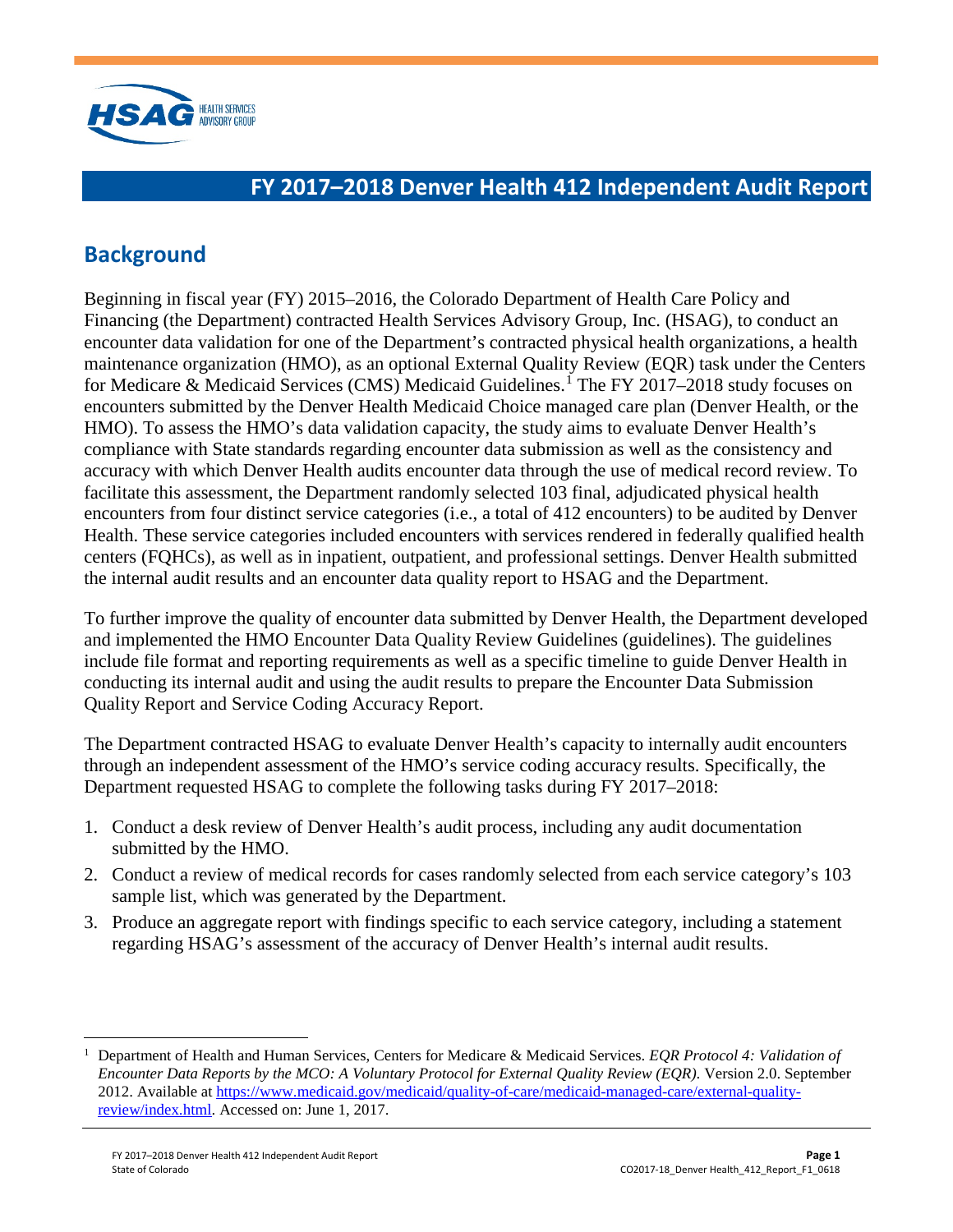

# <span id="page-3-0"></span>**Methodology**

HSAG's independent audit consisted primarily of an assessment of Denver Health's internal audit results through an over-read of medical records for a sample of randomly selected encounters. HSAG recommended a sampling strategy to the Department to ensure that audit cases were generated randomly from a representative base of encounters eligible for inclusion in this study. HSAG's review of the Department's sampling protocol was limited to an assessment of sampling methodology documentation provided by the Department.

The second component of HSAG's independent audit was to evaluate whether Denver Health's internal audit of the sampled encounters against members' medical records was accurate and consistent with standard coding manuals. HSAG received a response file containing Denver Health's internal audit results for the 412 cases sampled by the Department. HSAG then generated an over-read sample of 20 cases for each of the four service categories (80 cases overall). The evaluation process included the following steps:

## **1. Generation of Over-Read Samples**

The Department developed the 412-case sample of final adjudicated Denver Health encounters paid between October 1, 2016, and September 30, 2017, for four physical health service categories.<sup>[2,](#page-3-1)[3](#page-3-2)</sup> The Department submitted the sample lists to Denver Health and HSAG in January 2018; Denver Health then conducted its internal audit on the sampled encounters.

HSAG used the sample lists from the Department to generate an over-read sample using a two-stage sampling approach. Under this sampling approach, HSAG randomly selected 20 identification numbers for unique individuals from each service category and then selected a single encounter line for each of the 20 individuals, resulting in a list of 20 randomly selected encounter lines per service category (80 cases overall). A single health event could result in a member having encounters for both the Inpatient Services and the Professional Services categories; therefore, HSAG assessed the service category lists to ensure that no members were included in multiple service categories.

#### **2. Audit Tool Development**

 $\overline{a}$ 

Denver Health submitted its response file containing internal audit results for the 412 sampled cases to HSAG in March 2018. HSAG designed a web-based data collection tool and tool instructions based on the guidelines and on standard national coding manuals. As a result of the unique data fields and coding standards required for inpatient encounters, HSAG's web-based tool included separate data collection screens for inpatient encounters versus those used for ambulatory-type encounters (i.e., FQHC,

<span id="page-3-1"></span><sup>2</sup> Service categories were identified using the cat serv field assigned to each encounter by the Department. Cat serv values of "0" identified Professional Services, "1" identified Inpatient Services, "4" identified services rendered at an FQHC, and "5" identified Outpatient Services. Claims are assigned to service categories according to a hierarchy, and each claim may be assigned to only a single category.

<span id="page-3-2"></span><sup>&</sup>lt;sup>3</sup> The Department's data layout for HMO encounter data flat files is presented for reference in Appendix A.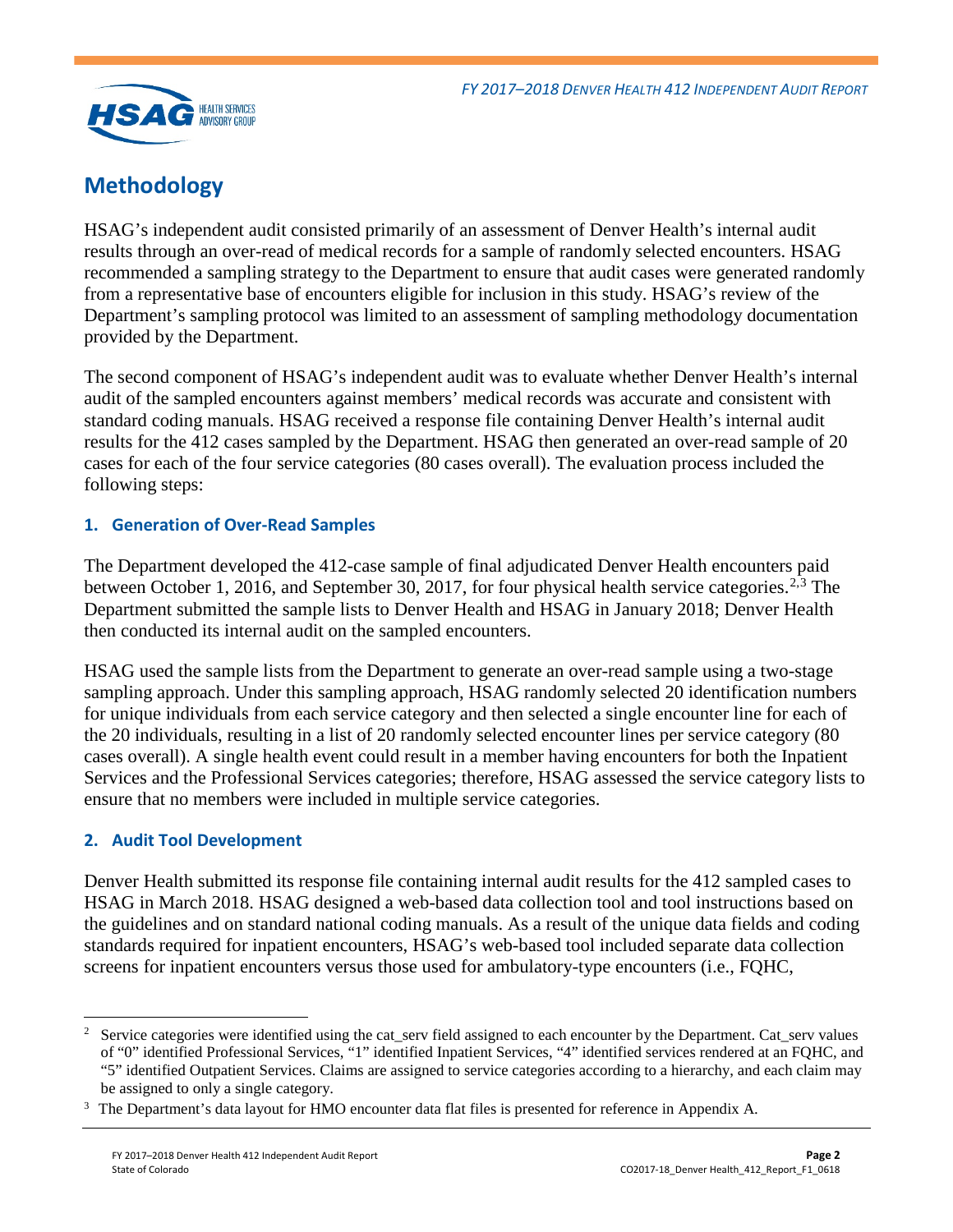

outpatient, and professional). A control file containing select fields from the Department's encounter data flat file as well as Denver Health's corresponding internal audit values for sampled cases was uploaded into the tool, permitting pre-population of encounter and audit information for each case. Prepopulated information could not be altered, and HSAG's coders were required to actively select an overread response for each data element. Corresponding medical records procured by Denver Health were linked to cases within the tool. The web-based tool allowed the HSAG analyst to extract MS Excel files containing encounter data, HMO audit responses, and HSAG coder responses specific to each encounter type (i.e., service category).

## **3. HSAG's Over-Read Process**

HSAG evaluated the accuracy of the HMO's audit findings in April 2018. More specifically, the HSAG reviewers validated the HMO's accuracy in auditing the providers' submitted encounter data in accordance with the national code sets: International Classification of Diseases, Tenth Revision, Clinical Modification (ICD-10-CM); International Classification of Diseases, Procedural Modification (ICD-10- PM); Current Procedural Terminology (CPT); Healthcare Common Procedure Coding System (HCPCS); and the 1995 Evaluation and Management (E&M) documentation guidelines. HSAG's overread did not evaluate the quality of the medical record documentation or the provider's accuracy in submitting encounter data, only whether the HMO's audit responses were accurate based on the review of the supporting medical record documentation submitted by the HMO. All over-read results were entered into the HSAG audit tool.

HSAG trained five certified coders to conduct the over-read. During the over-read of the outpatient claim types, the coders located the selected date of service in the submitted medical records to determine whether the CPT, HCPCS, and ICD-10-CM codes pre-populated in the audit tool from the encounter data flat file were supported by the submitted medical record documentation and in alignment with the criteria outlined in the review and code set guidelines. During the over-read of the inpatient claim types the coders located the selected date of service in the submitted medical records to determine whether or not the ICD-10-PM and the ICD-10-CM codes pre-populated in the audit tool from the encounter data flat file were supported by the submitted medical record documentation and in alignment with the criteria outlined in the review and code set guidelines. The HSAG coders then determined whether the HMO agreed or disagreed with the accuracy of the codes submitted by the provider. If the HSAG coder agreed with the HMO's response, an agreement response was recorded in the tool. If the HSAG coder disagreed with the HMO's response, a disagreement response was recorded in the tool. The findings of this over-read were based on HSAG's percent of agreement or disagreement with the HMO's responses.

Prior to beginning abstraction, coders participated in an interrater reliability (IRR) assessment using training cases. To proceed with abstraction on study cases, coders were required to score 95 percent or higher on the post-training IRR. If this threshold was not met, the nurse manager provided re-training, including abstraction of additional test cases.

During the over-read period, HSAG conducted an ongoing IRR assessment by randomly selecting a minimum of 10 percent of cases per claim type and comparing the over-read results to those from a second coder. For cases in which over-read discrepancies were identified between the first and second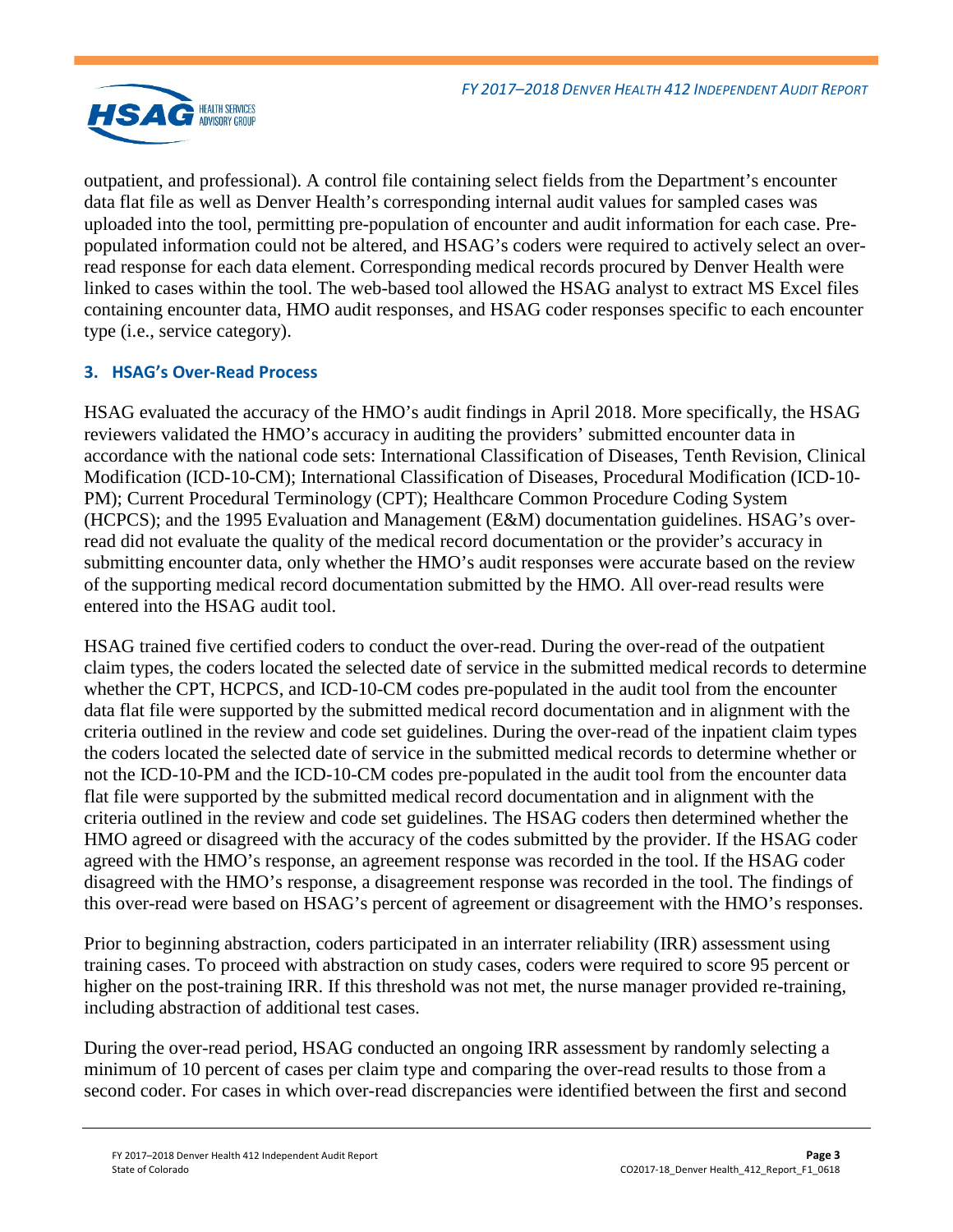

coders, a third "Gold Standard" review was conducted and provided a final determination regarding the appropriate over-read result. Any IRR result that fell below 95 percent required further evaluation by the nurse manager and possible re-training of the coder(s).

## **4. Analysis Process**

Following completion of the over-read, the HSAG analyst exported results from the over-read tool for each service category. Because data elements varied by claim type, results were not aggregated across the service categories. The coders' over-read notes were reviewed by the analyst, and notes requiring further information were addressed with the nurse manager.

The HSAG analyst assessed the over-read results to determine the percentage of records per service category for which the HSAG coder agreed with the internal audit response from Denver Health. Results were displayed by service category for data elements that were audited by Denver Health and overread by HSAG. Over-read analysis results were independently verified by a second HSAG analyst.

## <span id="page-5-0"></span>**Results**

## <span id="page-5-1"></span>*Desk Review*

## **Sampling Methodology**

The Department provided a brief description of the process used to randomly select Denver Health encounter for Denver Health to audit. The Department's documentation listed the criteria by which encounters are assigned to service categories and noted that that sample was restricted to final adjudicated encounters paid within the study period. The Department also detailed its two-stage random sampling process for identifying 103 unique encounters per service category and how a single encounter line was randomly selected from each unique encounter; encounters were defined based on the claim number data field.

HSAG reviewed the sample list provided by the Department, the sampling process description, as well as a portion of the sampling code used to generate the sample. Sample selection was performed in SAS using the "SURVEYSELECT" procedure to obtain a random sample of claim numbers from each service category and to then select a random encounter line for each of the encounters selected during the first stage of sampling.

#### **Denver Health's Internal Audit Methodology**

To help provide context for Denver Health's Encounter Data Submission Quality Report and Service Coding Accuracy Report, the Department requested Denver Health's internal audit methodology documentation as a component of the Service Coding Accuracy Report. HSAG's review of Denver Health's internal audit methodology documentation verified the presence of: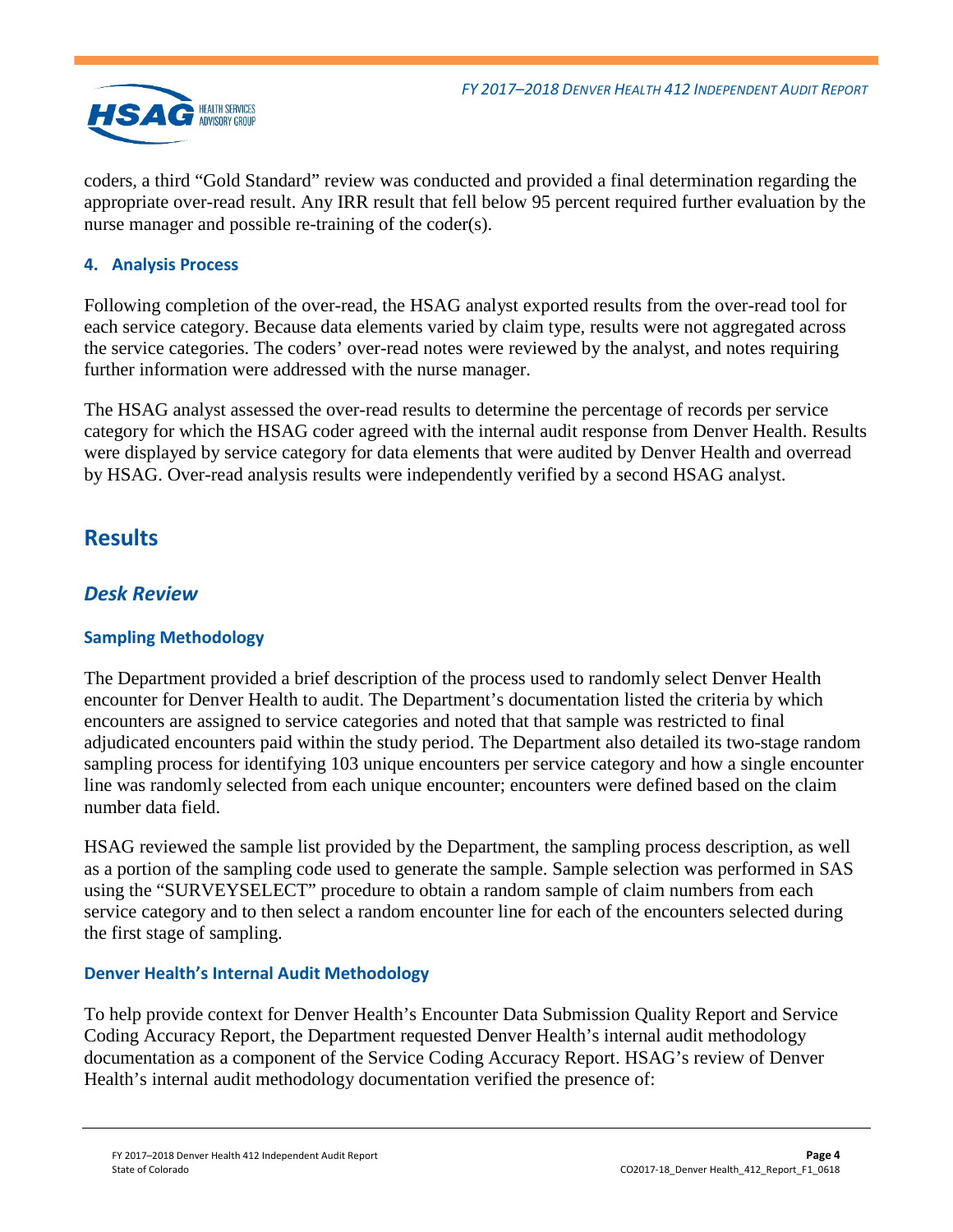

- The coding guidelines referenced for its auditing process.
- A description of the record procurement and audit process, including the use of a company subsidiary (i.e., Denver Health Enterprise Compliance Services within Denver Health and Hospital Authority) for various audit tasks.
- A brief description of the audit tool.
- The credentials, training, and experience of all reviewers.
- <span id="page-6-0"></span>The rater reliability testing process for audit validation.

## *Over-Read of Sample Cases by Service Category*

The audit response file submitted by Denver Health contained all required audit fields and aligned with the audit response file layout required by the Department and outlined in the guidelines. Though Denver Health was unable to procure medical records for one over-read professional case, HSAG's coders agreed with Denver Health's audit responses for this case. In one additional over-read professional case, Denver Health determined that the available medical records were insufficient for its audit; HSAG's coders disagreed with this determination. The audit response data layout is presented in Appendix B.

The remainder of this section details HSAG's over-read findings by service category. For reference, Appendix C presents, by service category, Denver Health's internal audit results found in its Service Coding Accuracy Report.

In addition to the results presented in this report, HSAG has provided the Department with supplemental spreadsheets detailing, by claim type, the nature of the disagreement for any data element about which HSAG's coder disagreed with Denver Health's audit determination. This MS Excel workbook is referenced in the remainder of the report as the Case-Level Disagreement List.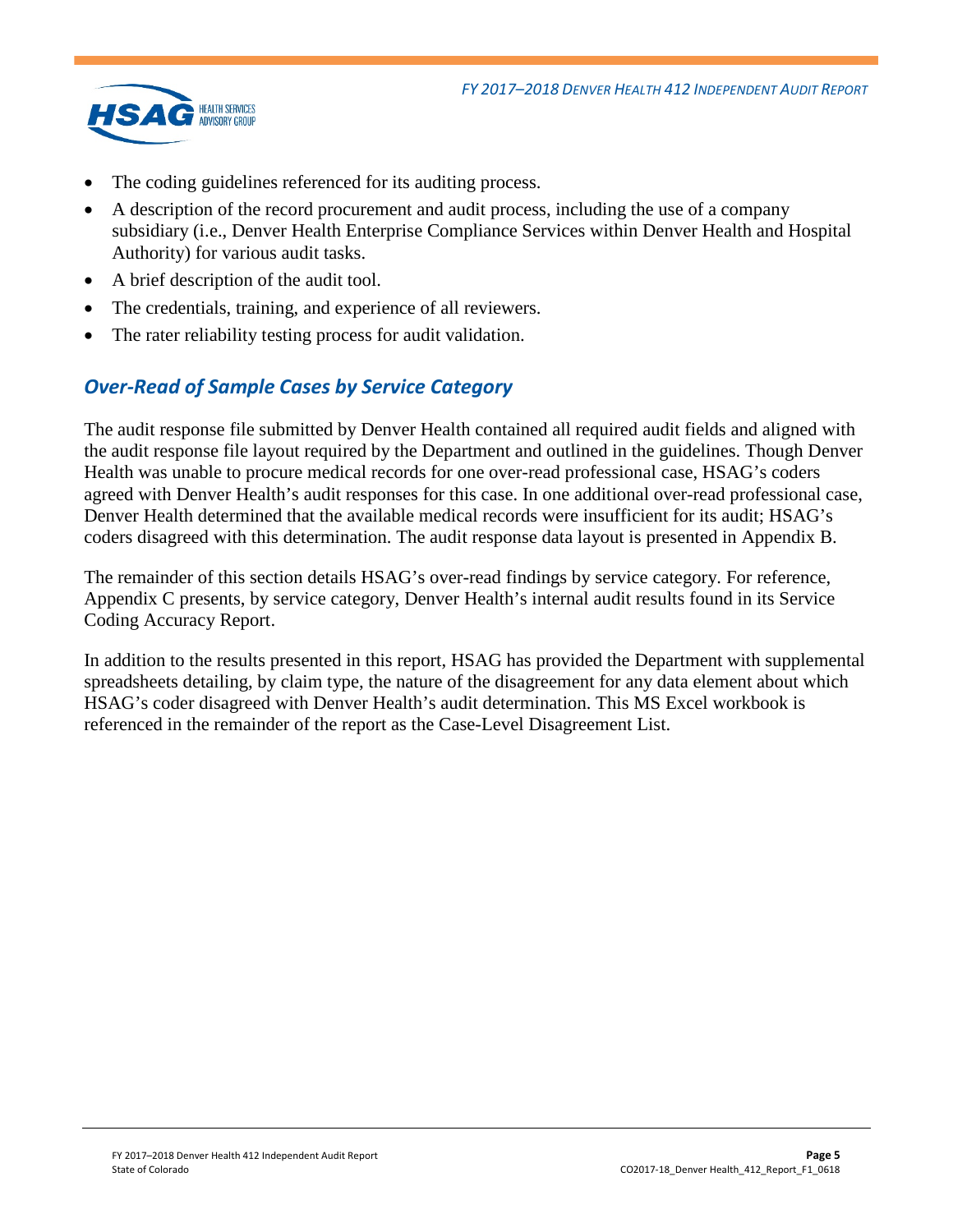

#### **Inpatient Cases**

[Figure 1](#page-7-0) presents the aggregate results from HSAG's over-read of the 20 inpatient cases. Agreement values range from 95.0 percent to 100 percent for individual elements, where 100 percent represents complete agreement between Denver Health's internal audit results and HSAG's over-read results, and 0 percent represents complete disagreement.

<span id="page-7-0"></span>

**Figure 1—Aggregated Percent of Agreement Between HSAG's Over-Read and Denver Health's Internal Audit Findings, by Data Element Inpatient Services**

#### **Audited Element**

Complete agreement for a sampled inpatient encounter occurred when HSAG's over-read results indicated agreement with Denver Health's audit response for each of the six assessed data elements. Of the 20 sampled inpatient encounters, over-read results demonstrated complete agreement for 19 cases, producing an aggregate agreement rate of 95.0 percent. HSAG's over-read results agreed with Denver Health's audit responses for all cases (i.e., complete agreement) for the *Service Start Date*, *Service End Date*, *Surgical Procedure Code*, *Documented Surgical Procedure Code*, and *Discharge Status* data elements. The lowest agreement rate (95.0 percent) was observed for *Diagnosis Code*.

As noted in the Case-Level Disagreement List for Inpatient Services, HSAG's reviewers determined that medical record documentation did not align with the encounter data for the one audited data element for which Denver Health's audit results were inconsistent with HSAG's over-read results.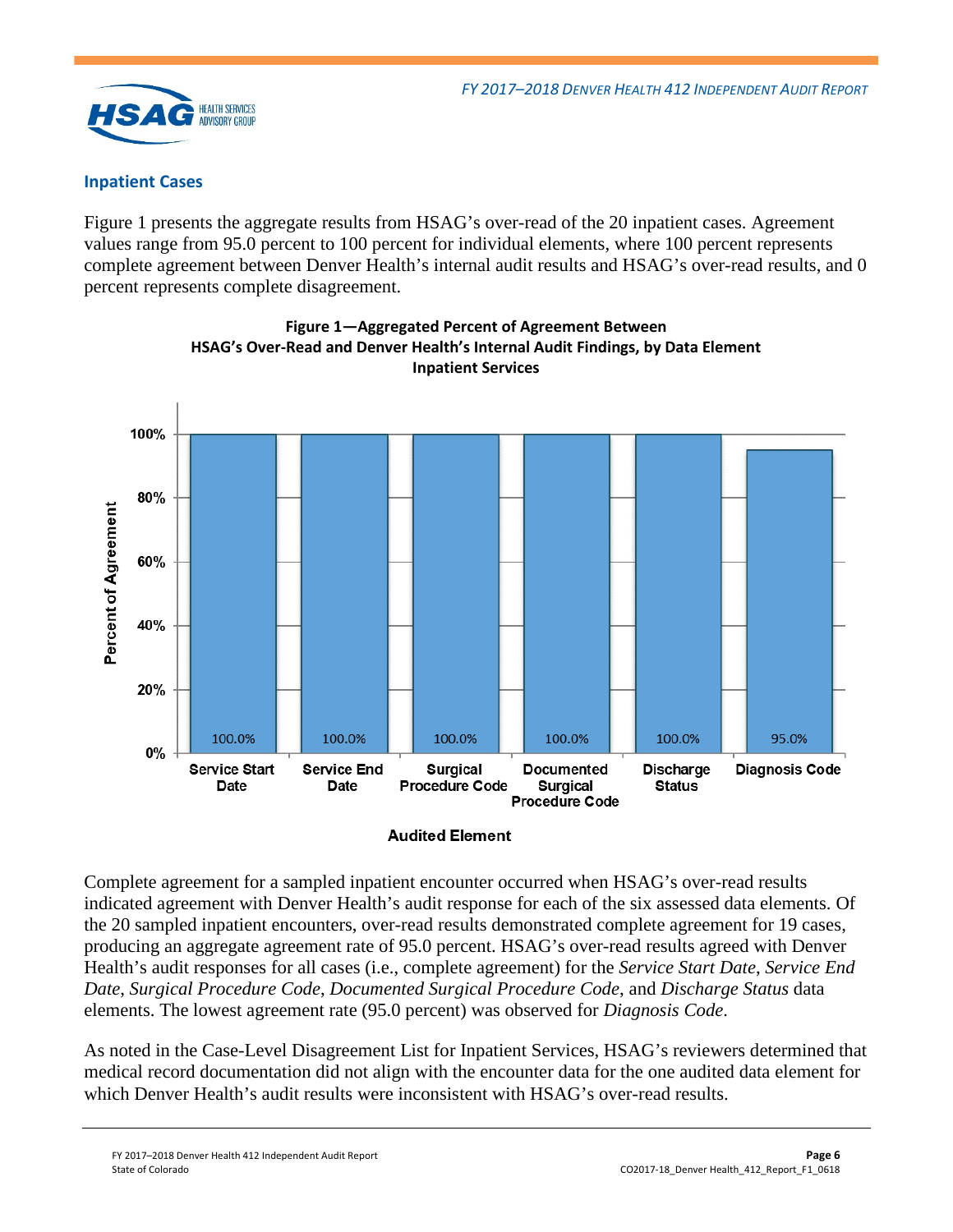

## **Outpatient Cases**

[Figure 2](#page-8-0) presents the aggregate results from HSAG's over-read of the 20 outpatient cases. Agreement values range from 75.0 percent to 100 percent for individual elements, where 100 percent represents complete agreement between Denver Health's internal audit results and HSAG's over-read results, and 0 percent represents complete disagreement.

<span id="page-8-0"></span>



#### **Audited Element**

Complete agreement occurred when HSAG's over-read results indicated agreement with Denver Health's audit response for each of the five individual data elements assessed for a sampled outpatient encounter. Of the 20 sampled outpatient encounters, over-read results demonstrated complete agreement for 11 cases, producing an aggregate agreement rate of 55.0 percent. HSAG's over-read results agreed with Denver Health's audit responses for all cases (i.e., complete agreement) for the *Date of Service* and *Units* data elements. The lowest agreement rate (75.0 percent) was observed for *Documented Procedure Code*.

As noted in the Case-Level Disagreement List for Outpatient Services, HSAG reviewers determined that medical record documentation did not align with the encounter data for the 12 audited data elements for which Denver Health's audit results were inconsistent with HSAG's over-read results. The 12 data elements in disagreement represented nine sampled over-read cases.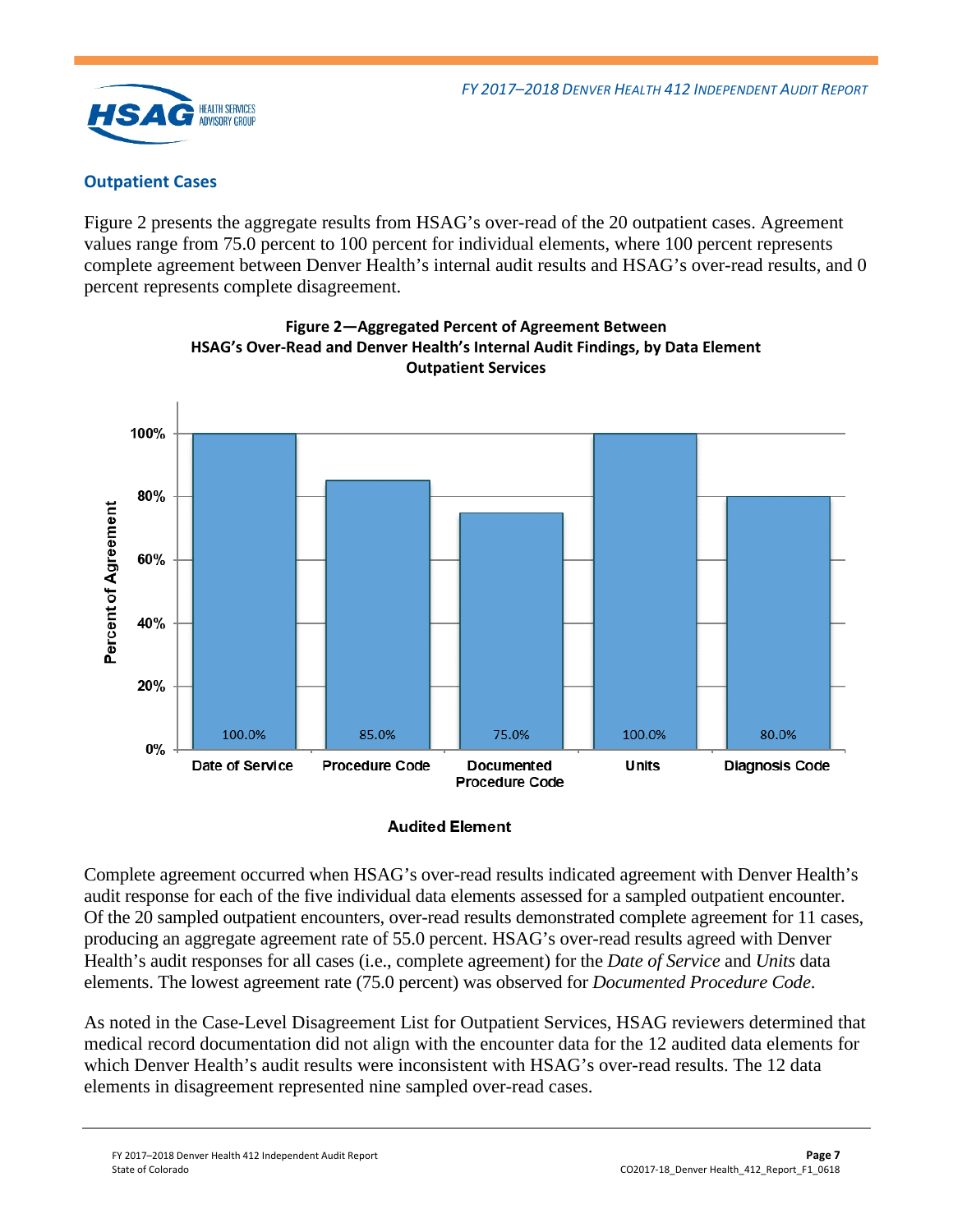

## **Professional Cases**

[Figure 3](#page-9-0) presents the aggregate results from HSAG's over-read of the 20 professional cases. Agreement values range from 75.0 percent to 95.0 percent for individual elements, where 100 percent represents complete agreement between Denver Health's internal audit results and HSAG's over-read results, and 0 percent represents complete disagreement.

<span id="page-9-0"></span>



#### **Audited Element**

Complete agreement occurred when HSAG's over-read results indicated agreement with Denver Health's audit response for each of the five individual data elements assessed for a sampled professional encounter. Of the 20 sampled professional encounters, over-read results demonstrated complete agreement for 14 cases, producing an aggregate agreement rate of 70.0 percent. No audited elements demonstrated complete agreement. The lowest agreement rate (75.0 percent) was observed for *Diagnosis Code*.

As noted in the Case-Level Disagreement List for Professional Services, HSAG reviewers determined that medical record documentation did not align with the encounter data for nine of the 10 audited data elements for which Denver Health's audit results were inconsistent with HSAG's over-read results. Five of the 10 data elements were related to a single sampled over-read case.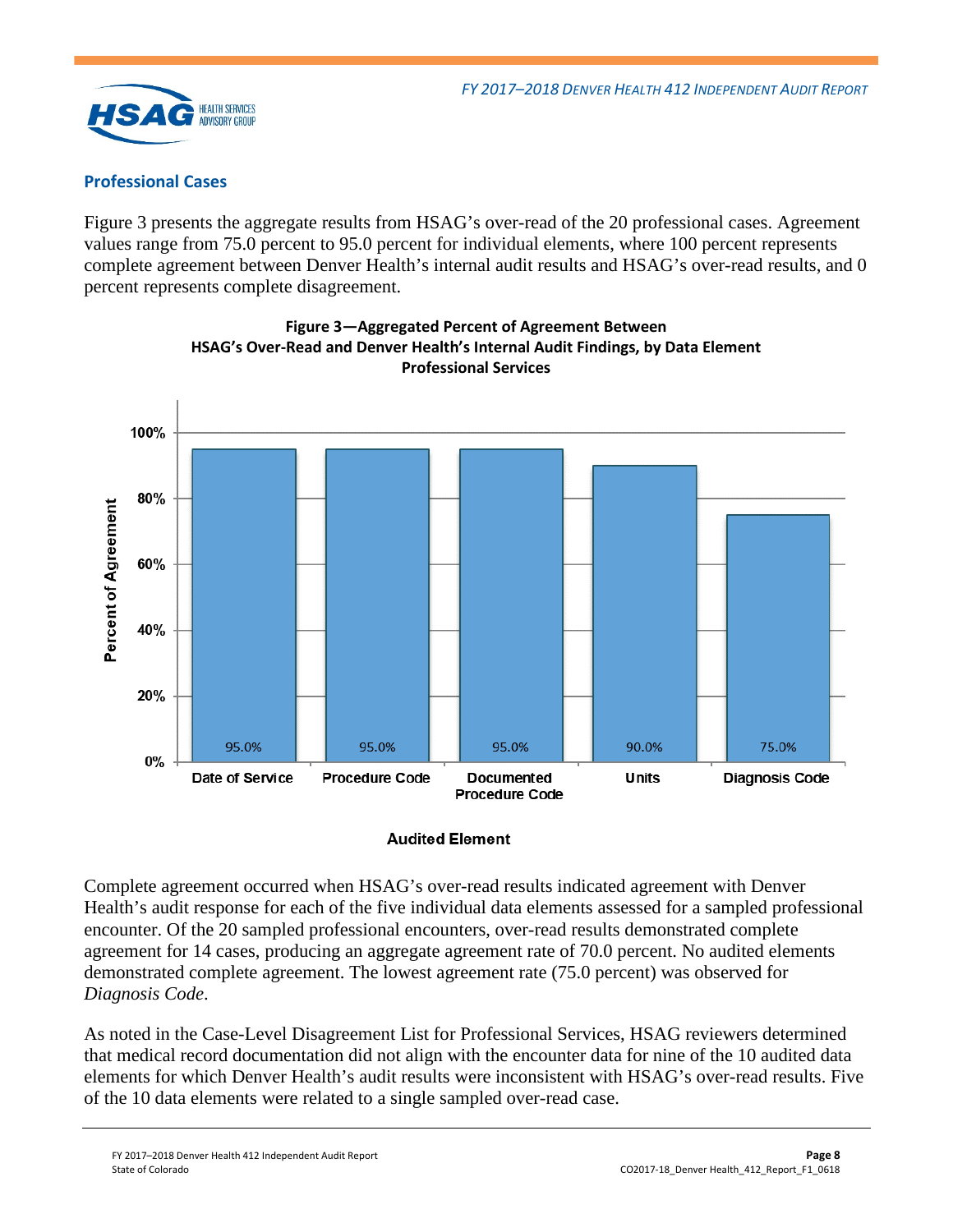

### **FQHC Cases**

[Figure 4](#page-10-0) presents the aggregate results from HSAG's over-read of the 20 FQHC cases. Agreement values range from 95.0 percent to 100 percent for individual elements, where 100 percent represents complete agreement between Denver Health's internal audit results and HSAG's over-read results, and 0 percent represents complete disagreement.

<span id="page-10-0"></span>



#### **Audited Element**

Complete agreement occurred when HSAG's over-read results indicated agreement with Denver Health's audit response for each of the five individual data elements assessed for a sampled FQHC encounter. Of the 20 sampled FQHC encounters, over-read results demonstrated complete agreement for 18 cases, producing an aggregate agreement rate of 90.0 percent. HSAG's over-read results agreed with Denver Health's audit responses for all cases (i.e., complete agreement) for the *Date of Service*, *Procedure Code*, and *Units* data elements. The lowest agreement rates (each 95.0 percent) were observed for *Documented Procedure Code* and *Diagnosis Code*.

As noted in the Case-Level Disagreement List for FQHC Services, HSAG reviewers determined that medical record documentation did not align with the encounter data for the two audited data elements for which Denver Health's audit results were inconsistent with HSAG's over-read results.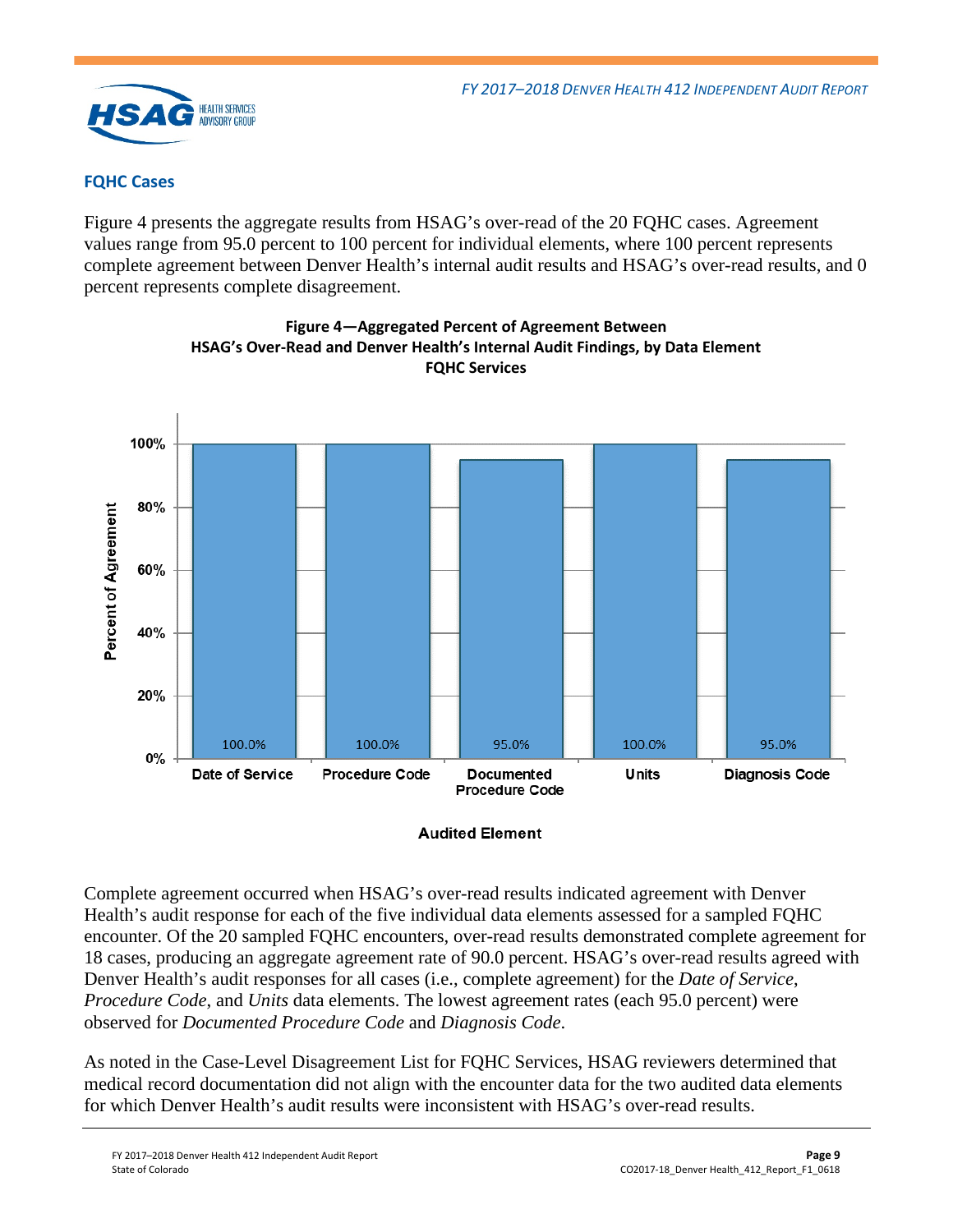

# <span id="page-11-0"></span>**Conclusions**

HSAG performed a desk review of the Department's sampling methodology, assessing documentation that outlined key steps in the Department's generation of the 412-case sample. This review confirmed that the Department took steps to select a random sample of unique encounters from the four service categories of interest within the specified study time frame. A three-month data run-out period was permitted, but no further details regarding the adequacy of this interval were reported.

HSAG's over-read results indicated complete agreement with Denver Health's internal audit results for 62.0 of the 80.0 sampled encounters, resulting in an agreement rate of 77.5 percent. The individual service categories had the following complete agreement rates: 95.0 percent (inpatient cases), 55.0 percent (outpatient cases), 70.0 percent (professional cases), and 90.0 percent (FQHC cases).

Only one sampled inpatient case revealed disagreement with *Diagnosis Code*, resulting in an agreement rate of 95 percent for this data element. Overall, five of the six inpatient data elements demonstrated 100 percent agreement rates between HSAG's coders and Denver Health's auditors.

The same data elements were audited for outpatient, professional, and FQHC cases. *Date of Service* showed high agreement rates across the three service categories, with a range of 95.0 percent to 100 percent and an overall agreement rate of 98.3 percent. *Units* also presented high agreement rates, ranging from 90.0 percent to 100 percent, with an overall agreement rate of 96.7 percent. The lowest level of agreement was seen for *Diagnosis Code,* ranging from 75.0 percent to 95.0 percent, with an overall agreement rate of 83.3 percent.

HSAG's coders determined that, rather than insufficient medical record documentation, misalignment between medical record documentation and encounter data contributed to nearly all cases in which HSAG's coders disagreed with Denver Health's audit results. Notes from Denver Health's reviewers indicated that one case selected for the over-read did not have supporting medical records; HSAG's coders disagreed with Denver Health's audit responses for this case. This discrepancy resulted in complete disagreement for one professional case. Denver Health provided medical record documentation for 79 of the 80 sampled over-read cases, and HSAG's over-read results were not impacted by Denver Health's medical record procurement for this study.

Results from HSAG's FY 2017–2018 HMO over-read suggest a moderate level of confidence that Denver Health's audit findings accurately reflect its encounter data quality, with clear improvements over HSAG's FY 2016–2017 HMO over-read results. Overall, results from HSAG's FY 2017–2018 HMO over-read showed that HSAG's coders agreed with Denver Health's reviewers for 94.0 percent of individual audited data elements. Agreement rates among the different services categories were highest for inpatient cases (99.2 percent) and lowest among outpatient cases (88.0 percent). As reported in Denver Health's Service Coding Accuracy Report, Denver Health's reviewers consistently recorded lower agreement rates for *Diagnosis Code* and *Procedure Code*, suggesting opportunities for root cause analyses to determine barriers to encounter data quality*.*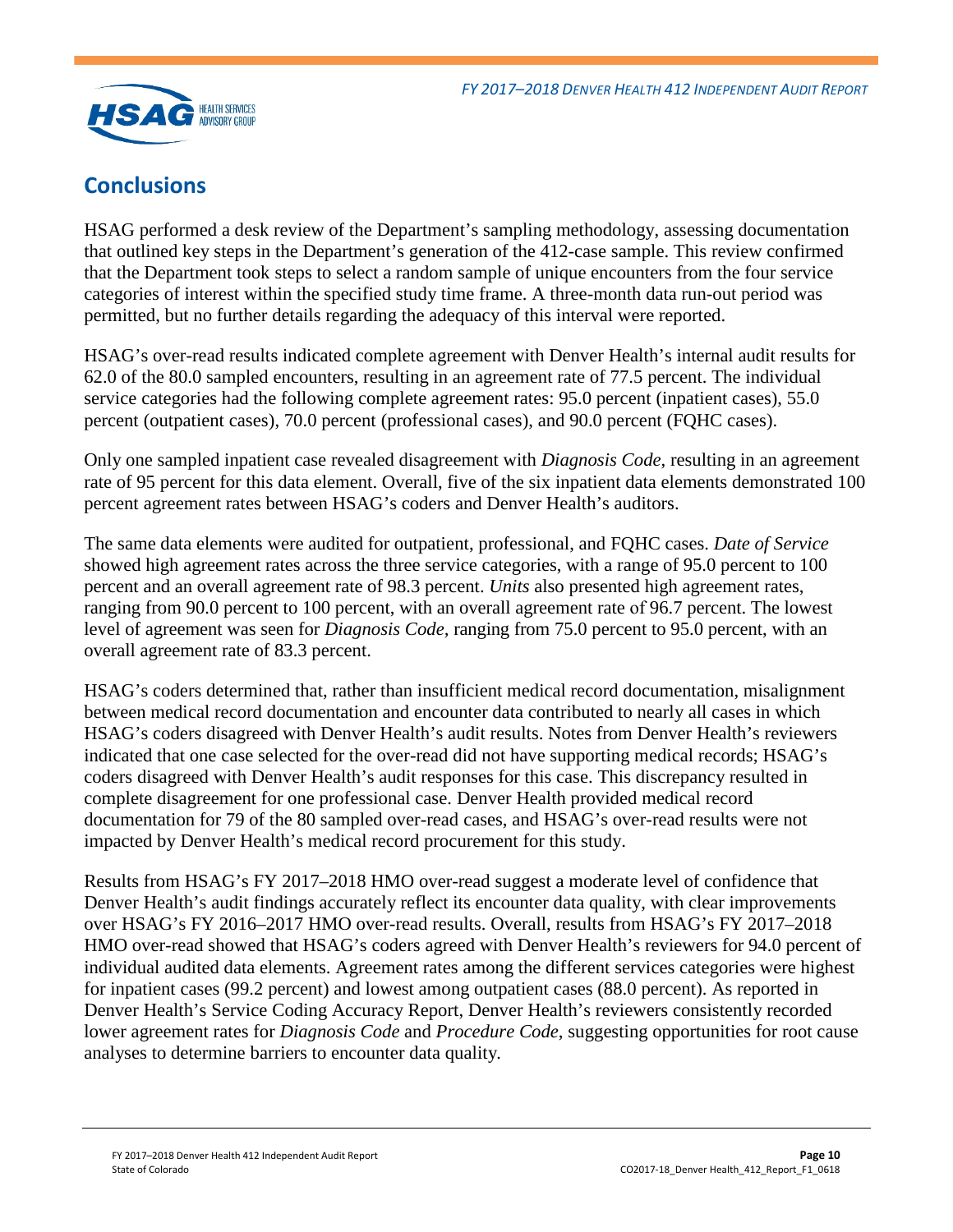

## <span id="page-12-0"></span>**Recommendations**

The Department designed this study to assess the accuracy with which Denver Health audits physical health encounters in support of the Department's overall encounter data quality efforts. Therefore, HSAG recommends that findings associated with this independent audit be used only for the Department's information and not for performance measurement or compliance monitoring purposes.

The Department is currently transitioning its encounter data process to a new Medicaid Management Information System (MMIS), interChange; and Denver Health will submit encounter data directly into the MMIS. For validation purposes, Denver Health will continue to submit encounter data flat files to the Department in parallel with MMIS submissions for a period of time determined by the Department. This change to the encounter data process will require enhanced data monitoring by the Department and Denver Health to ensure encounter data timeliness and accuracy as well as comparability between encounter data provided by Denver Health under the new and legacy systems.

As FY 2017–2018 is the third year of the independent HMO audit, HSAG requested feedback from the Department regarding quality improvement actions resulting from recommendations in the FY 2016– 2017 study. In advance of the recommendations noted below, the Department met with HSAG and indicated that it has updated its previously submitted sampling methodology for the FY 2017–2018 study, changing the sampling approach to prevent the selection of encounters from the same member across service categories. Though not applicable to the current study findings, the Department also noted the following actions are planned to establish a robust encounter data system with the move to interChange:

- The Department will work with its encounter data system vendor to improve encounter data documentation to guide the HMO's data submissions.
- The HMO will directly submit standardized electronic data files to the Department, allowing for cleaner data handling over the previous text file format for the encounter data flat file.

While the current over-read results show progress by Denver Health, note that similar recommendations from the FY 2016–2017 study are still relevant. As such, HSAG offers the following recommendations to improve the quality of Denver Health's encounter data.

- The Department should comprehensively document its sampling methodology to ensure future replicability. Definitions can be added to describe terms found in the document, and background information regarding methodology approaches (e.g., the decision to use a two-stage sampling approach) can be noted for future reference.
- Denver Health's Service Coding Accuracy Report provided detailed information on medical record procurement and the coding standards considered by its reviewers. However, descriptions of the audit tool, including Denver Health's methods for pre-populating the tool with encounter data values and maintaining data integrity during the audit were limited. In future service coding accuracy reports, Denver Health should more thoroughly document audit tool(s) to prevent data integrity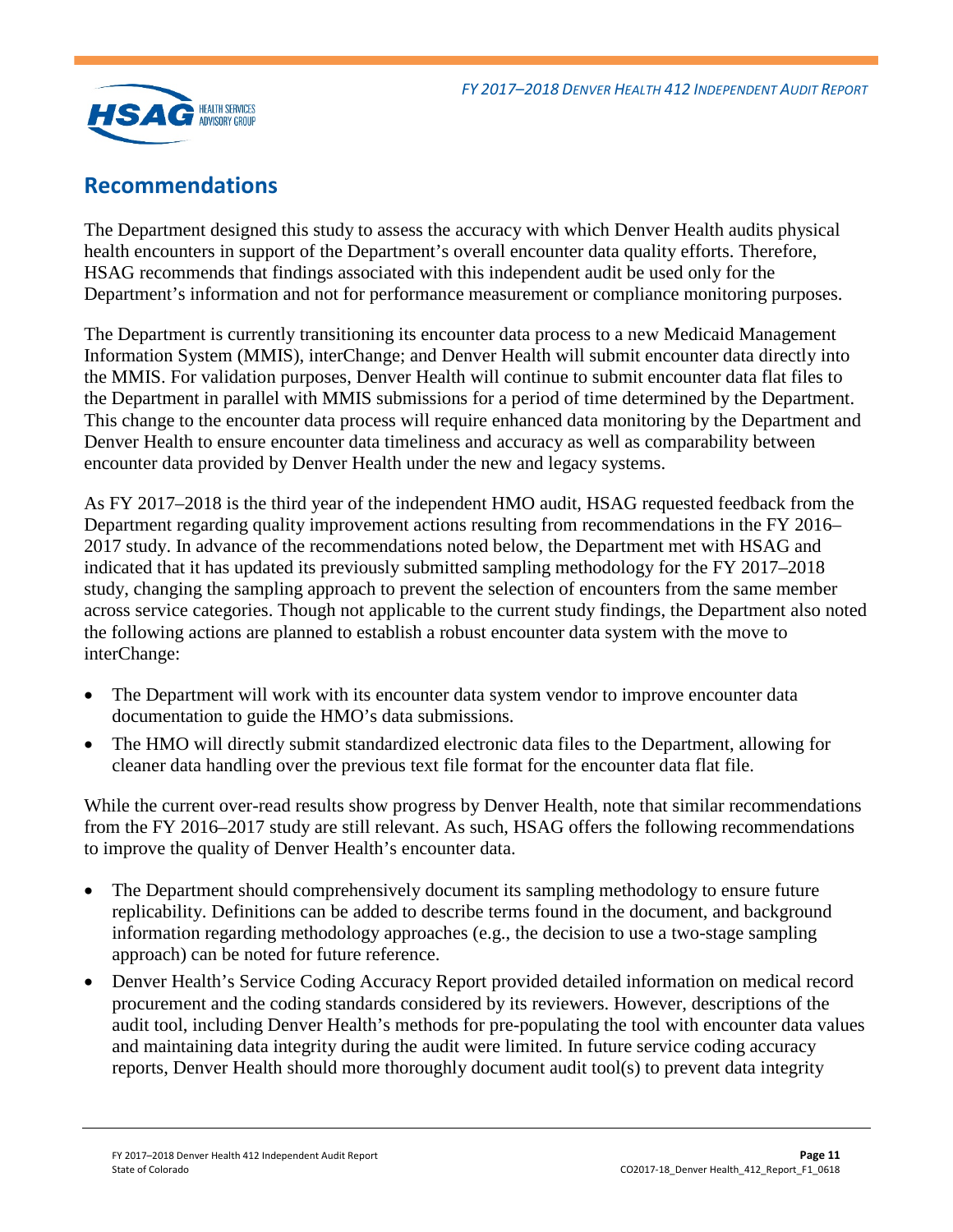

issues during data abstraction. Examples of specific documentation details include, but are not limited to, the following:

- Adding built-in logic to the data collection tool to limit the reviewers' responses to established values (e.g., reviewers can only enter "0" or "1" in the tool for the specified data element).
- Verifying that the data collected from the tool is accurately tabulated for the Service Coding Accuracy Report.
- Based on self-reported service coding accuracy results, Denver Health should establish training or corrective actions to address providers' encounter submission errors. If Denver Health is currently offering these services, the Department should request copies of the training and/or corrective action procedures and materials. Reviewing these documents may identify opportunities for improvement or standardization.
- The Department may consider requiring Denver Health to develop and conduct periodic provider education and training on encounter data submissions, medical record documentation, and coding practices. The Department could work with Denver Health to develop these trainings to ensure that the training materials support the Department's encounter data quality efforts and align with the Department's encounter data reporting requirements for Denver Health. Continuing over-read activities will help to determine whether or not educational efforts affect encounter data quality.
- Denver Health's Service Coding Accuracy Report showed variation in the HMO's disagreement with encounter data service coding within the four categories of service. To improve encounter data quality among all service categories, the Department should request copies of Denver Health's policies and procedures for monitoring providers' data submissions and addressing concerns identified in the data, including sample monitoring reports and corrective materials as applicable.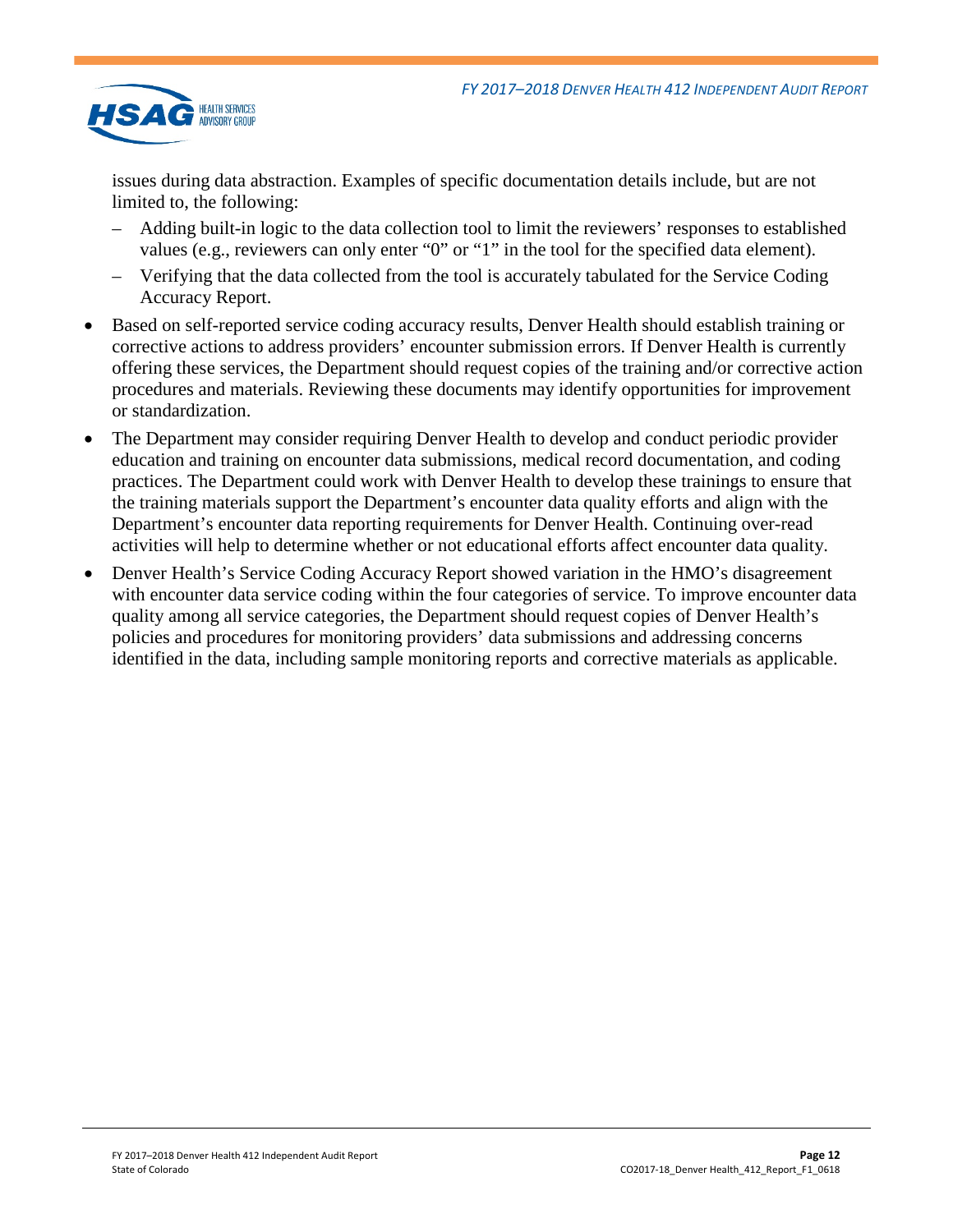

# **Appendix A. Physical Health Encounter Data Flat File Specifications**

<span id="page-14-0"></span>This table was copied from the *FY 2017–2018 Annual HMO Encounter Data Quality Review Guidelines Appendix I, Encounter Data Flat File Specifications for HMOs*. Please note that column headings have been aligned with the Department's encounter data layout.

|                | <b>Data Element (Field)</b>  | Status*        | Length | <b>Valid Value</b> |
|----------------|------------------------------|----------------|--------|--------------------|
| $\overline{0}$ | Record No                    | R              | 3(0)   | Sequential number  |
| $\mathbf{1}$   | Year_Month                   | $\overline{C}$ | X(6)   | Encounter data     |
| $\overline{c}$ | Claim_Type                   | ${\bf R}$      | X(1)   | Encounter data     |
| 3              | Member ID                    | ${\bf R}$      | X(9)   | Encounter data     |
| $\overline{4}$ | Subscriber_ID                | ${\bf R}$      | X(7)   | Encounter data     |
| 5              | Rate_Code                    | $\overline{C}$ | X(6)   | Encounter data     |
| 6              | Eligibility_Sequence         | $\mathcal{C}$  | X(9)   | Encounter data     |
| $\overline{7}$ | Member_DOB                   | ${\bf R}$      | X(8)   | Encounter data     |
| 8              | Member_Age                   | $\mathcal{C}$  | 9(3)   | Encounter data     |
| 9              | <b>Client Last Name</b>      | ${\bf R}$      | X(20)  | Encounter data     |
| 10             | <b>Client First Name</b>     | $\mathbf R$    | X(20)  | Encounter data     |
| 11             | <b>Client Middle Initial</b> | $\overline{C}$ | X(1)   | Encounter data     |
| 12             | Claim Number                 | ${\bf R}$      | X(20)  | Encounter data     |
| 13             | Line Number                  | $\mathbf R$    | 9(3)   | Encounter data     |
| 14             | Rev_Code                     | ${\bf R}$      | X(5)   | Encounter data     |
| 15             | Rev_Description              | ${\bf R}$      | X(35)  | Encounter data     |
| 16             | Proc_Code                    | ${\bf R}$      | X(8)   | Encounter data     |
| 17             | Proc_Code_Modifier_1         | ${\bf R}$      | X(2)   | Encounter data     |
| 18             | Proc_Code_Modifier_2         | $\overline{C}$ | X(2)   | Encounter data     |
| 19             | Proc_Code_Modifier_3         | $\overline{C}$ | X(2)   | Encounter data     |
| 20             | Proc_Code_Modifier_4         | $\mathcal{C}$  | X(2)   | Encounter data     |
| 21             | Proc_Code_Modifier_5         | $\overline{C}$ | X(2)   | Encounter data     |
| 22             | Proc_Code_Desc               | ${\bf R}$      | X(35)  | Encounter data     |
| 23             | HCPCS_Proc_Code              | ${\bf R}$      | X(8)   | Encounter data     |
| 24             | HCPCS_Desc                   | ${\bf R}$      | X(35)  | Encounter data     |
| 25             | ICD Version                  | ${\bf R}$      | X(2)   | Encounter data     |
| 26             | Diag_Code_1                  | $\mathbf R$    | X(6)   | Encounter data     |
| 27             | Diag_Code_2                  | ${\bf R}$      | X(6)   | Encounter data     |
| 28             | Diag_Code_3                  | ${\bf R}$      | X(6)   | Encounter data     |
| 29             | Diag_Code_4                  | ${\bf R}$      | X(6)   | Encounter data     |
| 30             | Diag_Code_5                  | $\overline{C}$ | X(6)   | Encounter data     |
| 31             | Diag_Code_6                  | $\overline{C}$ | X(6)   | Encounter data     |
| 32             | Diag_Code_7                  | $\overline{C}$ | X(6)   | Encounter data     |
| 33             | Diag_Code_8                  | $\mathcal{C}$  | X(6)   | Encounter data     |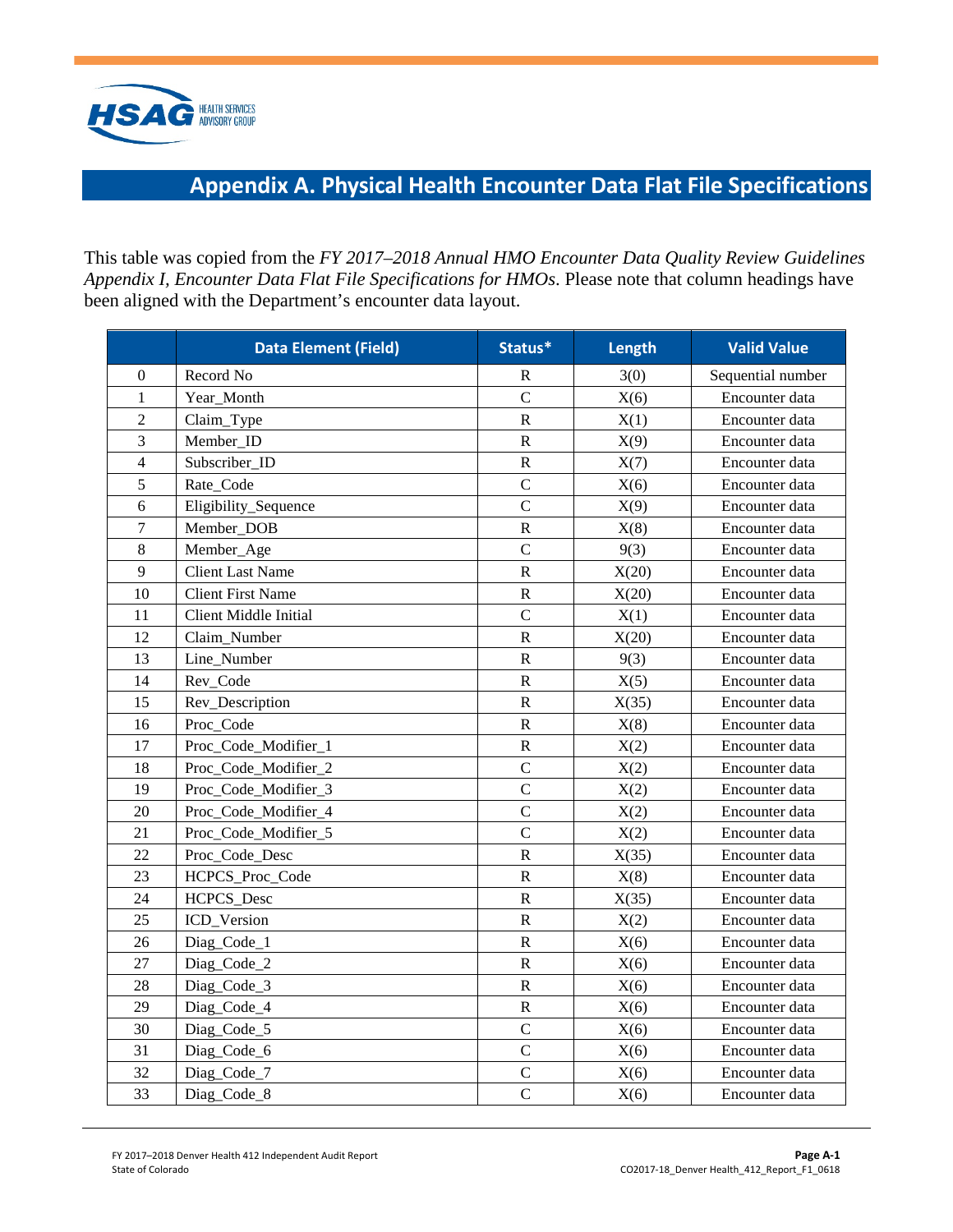

*APPENDIX A. PHYSICAL HEALTH ENCOUNTER DATA FLAT FILE SPECIFICATIONS*

|        | <b>Data Element (Field)</b> | Status*       | Length  | <b>Valid Value</b> |
|--------|-----------------------------|---------------|---------|--------------------|
| 34     | Diag_Code_9                 | $\mathsf{C}$  | X(6)    | Encounter data     |
| 35     | Diag_Code_Desc_1            | ${\bf R}$     | X(25)   | Encounter data     |
| 36     | Diag_Code_Desc_2            | $\mathbf R$   | X(25)   | Encounter data     |
| 37     | Diag_Code_Desc_3            | ${\bf R}$     | X(25)   | Encounter data     |
| 38     | Diag_Code_Desc_4            | $\mathbb{R}$  | X(25)   | Encounter data     |
| 39     | Diag_Code_Desc_5            | $\mathsf C$   | X(25)   | Encounter data     |
| 40     | Diag_Code_Desc_6            | $\mathcal{C}$ | X(25)   | Encounter data     |
| 41     | Diag_Code_Desc_7            | $\mathcal{C}$ | X(25)   | Encounter data     |
| 42     | Diag_Code_Desc_8            | $\mathbf C$   | X(25)   | Encounter data     |
| 43     | Diag_Code_Desc_9            | $\mathcal{C}$ | X(25)   | Encounter data     |
| 44     | SurgicalProcedure1          | $\mathbb{R}$  | X(6)    | Encounter data     |
| 45     | Surgical_Proc_Code1_Desc    | ${\bf R}$     | X(30)   | Encounter data     |
| 46     | SurgicalProcedure2          | ${\bf R}$     | X(6)    | Encounter data     |
| 47     | Surgical_Proc_Code2_Desc    | $\mathbf R$   | X(30)   | Encounter data     |
| 48     | SurgicalProcedure3          | $\mathbf R$   | X(6)    | Encounter data     |
| 49     | Surgical_Proc_Code3_Desc    | ${\bf R}$     | X(30)   | Encounter data     |
| 50     | SurgicalProcedure4          | $\mathbf R$   | X(6)    | Encounter data     |
| 51     | Surgical_Proc_Code4_Desc    | ${\bf R}$     | X(30)   | Encounter data     |
| 52     | SurgicalProcedure5          | ${\bf R}$     | X(6)    | Encounter data     |
| 53     | Surgical_Proc_Code5_Desc    | $\mathbf R$   | X(30)   | Encounter data     |
| 54     | SurgicalProcedure6          | ${\bf R}$     | X(6)    | Encounter data     |
| 55     | Surgical_Proc_Code6_Desc    | ${\bf R}$     | X(30)   | Encounter data     |
| 56     | <b>DRG</b>                  | $\mathbb{R}$  | X(4)    | Encounter data     |
| 57     | Service_Date                | ${\bf R}$     | X(8)    | Encounter data     |
| 58     | Thru_Date                   | ${\bf R}$     | X(8)    | Encounter data     |
| 59     | Discharge_Status            | $\mathbb{R}$  | X(3)    | Encounter data     |
| 60     | Date_Received               | ${\bf R}$     | X(8)    | Encounter data     |
| 61     | Post Date                   | ${\bf R}$     | X(8)    | Encounter data     |
| 62     | Check Date                  | $\mathbb{R}$  | X(8)    | Encounter data     |
| 63     | Quantity                    | $\mathbf R$   | 9(15)   | Encounter data     |
| 64     | Place_of_Service            | ${\bf R}$     | X(5)    | Encounter data     |
| 65     | Place_of_Service_Desc       | R             | X(25)   | Encounter data     |
| 66     | Billed_Amount               | $\mathbf R$   | 9(18,2) | Encounter data     |
| 67     | Allowed Amount              | $\mathbf R$   | 9(18,2) | Encounter data     |
| 68     | Not Covered Amount          | R             | 9(18,2) | Encounter data     |
| 69     | Copay_Amount                | $\mathbf R$   | 9(18,2) | Encounter data     |
| 70     | Deductible_Amount           | $\mathbf R$   | 9(18,2) | Encounter data     |
| 71     | Other_Carrier_Amount        | $\mathbf R$   | 9(18,2) | Encounter data     |
| $72\,$ | Withhold_Amount             | $\mathbf R$   | 9(18,2) | Encounter data     |
| 73     | Net_Amount                  | $\mathbf R$   | 9(18,2) | Encounter data     |
| 74     | Paid_Net                    | $\mathbf R$   | 9(18,2) | Encounter data     |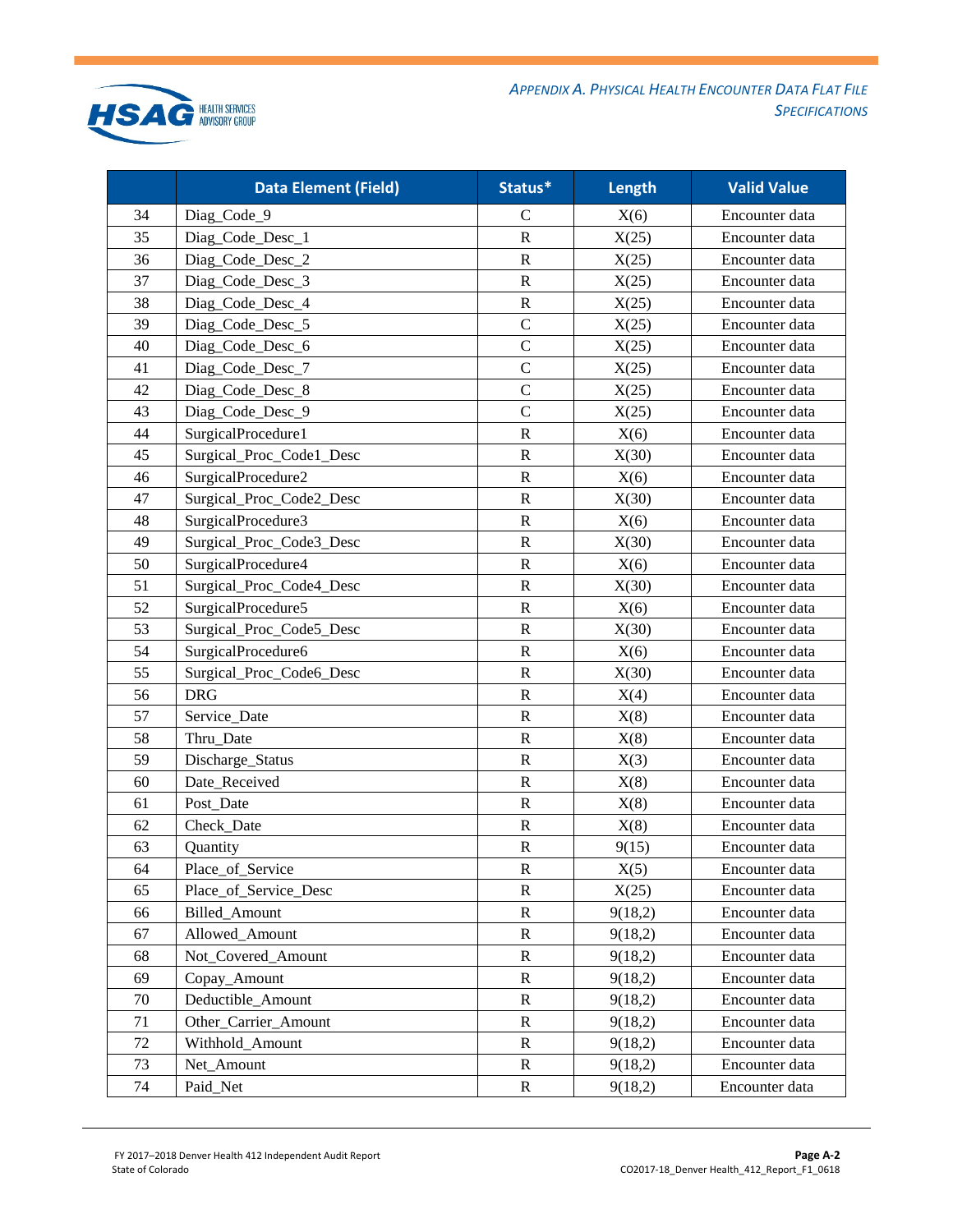

*APPENDIX A. PHYSICAL HEALTH ENCOUNTER DATA FLAT FILE SPECIFICATIONS*

|    | <b>Data Element (Field)</b> | Status*               | Length | <b>Valid Value</b> |
|----|-----------------------------|-----------------------|--------|--------------------|
| 75 | Claim_Status                | R                     | X(1)   | Encounter data     |
| 76 | Claimline_Status            | $\mathbf R$           | X(1)   | Encounter data     |
| 77 | Vendor_Type                 | $\mathbf R$           | X(6)   | Encounter data     |
| 78 | Provider_ID                 | $\mathbf R$           | X(15)  | Encounter data     |
| 79 | Provider_Type               | $\mathbf R$           | X(10)  | Encounter data     |
| 80 | Provider_Spec               | $\overline{\text{R}}$ | X(10)  | Encounter data     |
| 81 | Provider_Name               | $\mathbf R$           | X(30)  | Encounter data     |
| 82 | Provider_MedicaidID         | $\mathbb{R}$          | X(15)  | Encounter data     |
| 83 | Provider_NPI                | $\mathbb{R}$          | X(15)  | Encounter data     |
| 84 | Provider_Tax_ID             | $\overline{\text{R}}$ | X(10)  | Encounter data     |
| 85 | Provider_Zip_Code           | $\mathbf R$           | X(5)   | Encounter data     |
| 86 | AttProvider_ID              | $\mathbf R$           | X(15)  | Encounter data     |
| 87 | AttProvider_Type            | $\mathbb{R}$          | X(10)  | Encounter data     |
| 88 | AttProvider_Spec            | $\mathbb{R}$          | X(10)  | Encounter data     |
| 89 | AttProvider_Name            | $\mathbf R$           | X(30)  | Encounter data     |
| 90 | AttProvider_MedicaidID      | $\mathsf{R}$          | X(15)  | Encounter data     |
| 91 | AttProvider_NPI             | $\mathbf R$           | X(15)  | Encounter data     |
| 92 | AttProvider_Tax_ID          | $\mathbf R$           | X(10)  | Encounter data     |
| 93 | Vendor_Tax_ID               | $\mathbf R$           | X(15)  | Encounter data     |
| 94 | <b>BillTypeCode</b>         | $\mathbb{R}$          | X(3)   | Encounter data     |

 $*R$  = Required,  $C$  = Conditional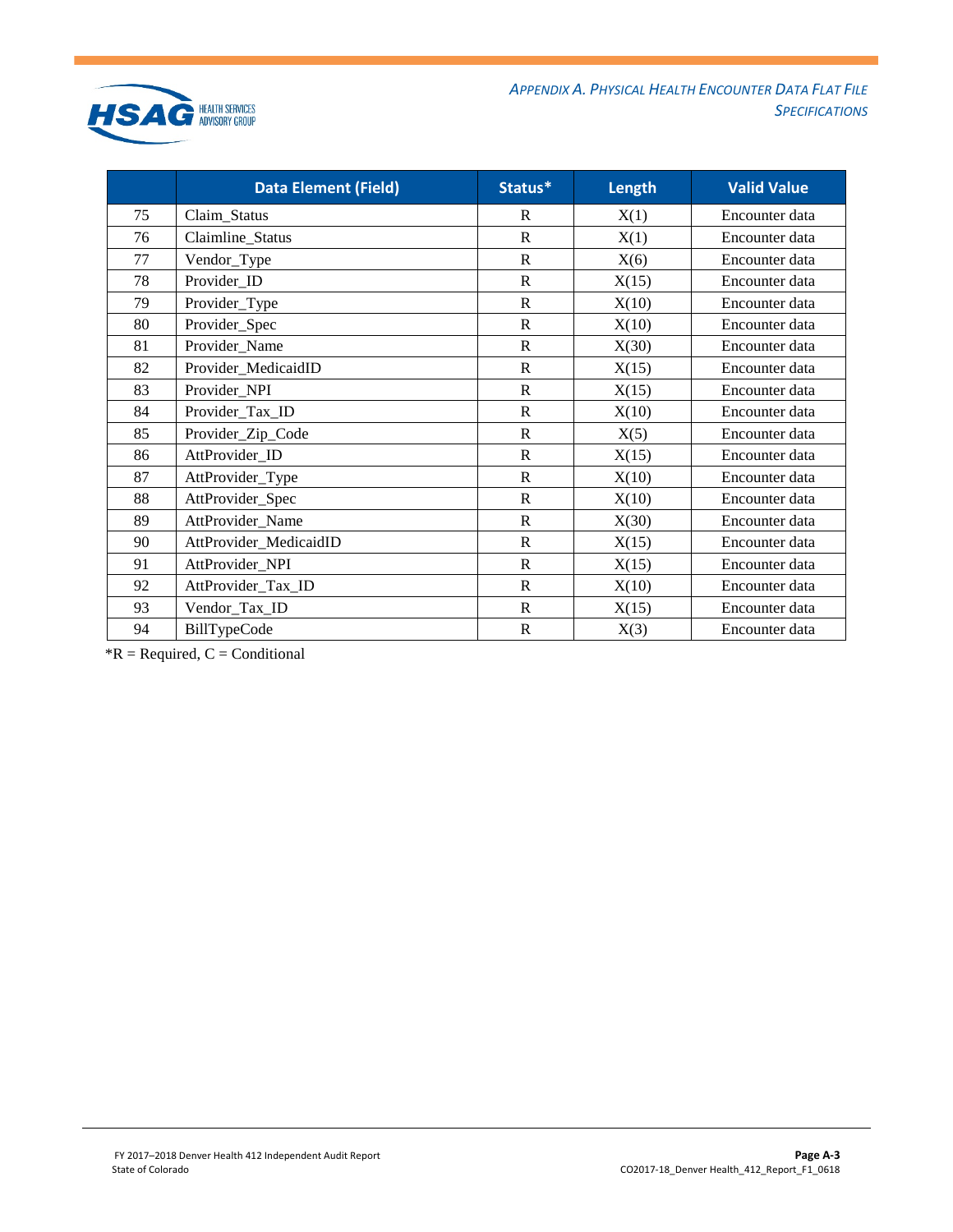

# **Appendix B. Response Data Layout for Encounter Quality Audit**

<span id="page-17-0"></span>This table was copied from the *FY 2017–2018 Annual HMO Encounter Data Quality Review Guidelines Appendix II, Response Data Layout*. Please note that HSAG made minimal edits to the table for readability.

|                | <b>Data Element (Field)</b>           | <b>Data Description</b>                                                                                                                                                                                                                                                                         | <b>Format</b>             | Length         |
|----------------|---------------------------------------|-------------------------------------------------------------------------------------------------------------------------------------------------------------------------------------------------------------------------------------------------------------------------------------------------|---------------------------|----------------|
| $\mathbf{0}$   | Record_No                             | Sequential number for each of 412 records                                                                                                                                                                                                                                                       | $\boldsymbol{\mathrm{X}}$ | Integer        |
| 1              | Encounter_Procedure_Code              | $0 = No$ or insufficient documentation, incorrect code utilized<br>for procedure performed<br>$1 =$ Correct Code<br>$9 =$ If data element does not pertain to encounter service type<br>Required for Professional, Outpatient, and FQHC Encounters<br>See further details following this table* | X                         | 1              |
| $\overline{2}$ | Encounter_Procedure_Code_<br>Modifier | $0 = No$ or insufficient documentation, incorrect code<br>modifier utilized for procedure performed<br>$1 =$ Correct Code Modifier<br>$9 =$ If data element does not pertain to encounter service type<br>Required for Professional, Outpatient, and FQHC Encounters                            | X                         | 1              |
| 3              | Encounter_Surgical_<br>Procedure_Code | $0 = No$ or insufficient documentation, incorrect code utilized<br>for surgical procedure performed<br>$1 =$ Correct code<br>$9 =$ If data element does not pertain to encounter service type<br><b>Required for Inpatient Encounters</b>                                                       | X                         | 1              |
| 4              | Encounter_Primary_<br>Diagnosis_Code  | $0 = No$ or insufficient documentation, assignment of<br>incorrect primary diagnosis code, diagnosis not treated<br>during encounter<br>$1 =$ Correct code<br>Required for Inpatient, Professional, Outpatient, and FQHC<br>Encounters                                                          | X                         | 1              |
| 5              | Encounter_Units                       | $0 = No$ or insufficient documentation, incorrect units<br>$1 =$ Correct units<br>$9 = Data$ element does not pertain to encounter service type<br>Required for Professional, Outpatient, and FQHC Encounters                                                                                   | $\boldsymbol{\mathrm{X}}$ | 1              |
| 6              | Encounter_Service_Date                | $0 = No$ or insufficient documentation, incorrect service start<br>date<br>$1 =$ Correct service start date<br>$9 =$ If data element does not pertain to encounter service type<br>Required for Inpatient, Professional, Outpatient, and FQHC<br><i>Encounters</i>                              | $\mathbf X$               | $\overline{2}$ |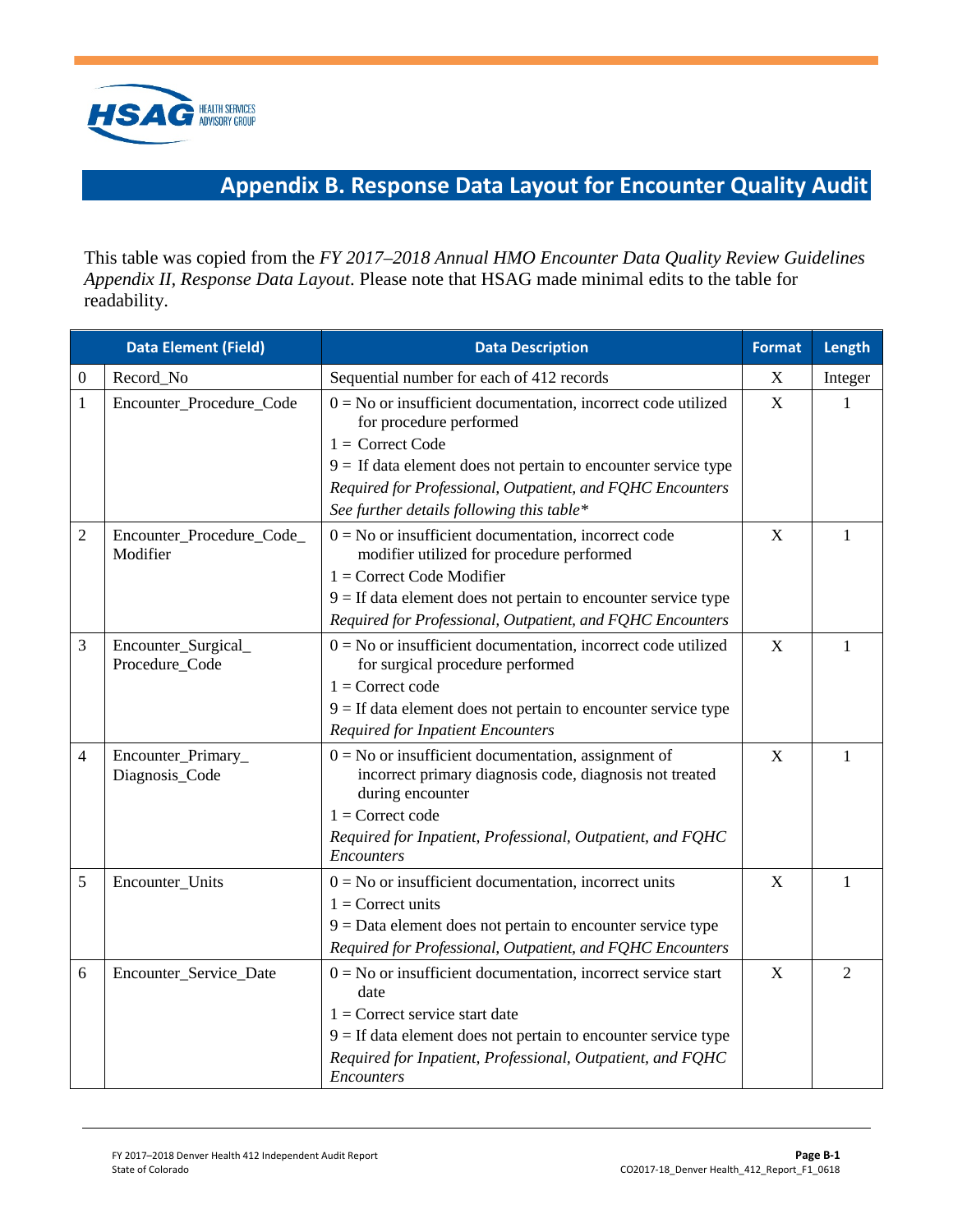|    | <b>Data Element (Field)</b>     | <b>Data Description</b>                                                                                                                                                                                                                                                                                                      | <b>Format</b> | Length         |
|----|---------------------------------|------------------------------------------------------------------------------------------------------------------------------------------------------------------------------------------------------------------------------------------------------------------------------------------------------------------------------|---------------|----------------|
| 7  | Encounter_Thru_Date             | $0 = No$ or insufficient documentation, incorrect service end<br>date<br>$1 =$ Correct service end date<br>$9 =$ If data element does not pertain to encounter service type<br><b>Required for Inpatient Encounters</b>                                                                                                      | X             | 2              |
| 8  | Encounter_Discharge_Status      | $0 = No$ or insufficient documentation, incorrect discharge<br>status<br>$1 =$ Correct discharge status<br>$9 =$ If data element does not pertain to encounter service type<br><b>Required for Inpatient Encounters</b>                                                                                                      | X             | 2              |
| 9  | Doc_Procedure_Code              | Enter correct procedure code if present in the supporting<br>documentation.<br>Enter 'No Doc' if no or insufficient documentation of correct<br>procedure code.<br>Enter 'NA' if data element does not pertain to encounter<br>service type.<br>Required for Professional, Outpatient, and FQHC Encounters                   | X             | 7              |
| 10 | Doc_Procedure_Code_<br>Modifier | Enter correct procedure code modifier if present in the<br>supporting documentation.<br>Enter 'No Doc' if no or insufficient documentation of correct<br>procedure code modifier.<br>Enter 'NA' if data element does not pertain to encounter<br>service type.<br>Required for Professional, Outpatient, and FQHC Encounters | X             | 7              |
| 11 | Doc_Surgical_Code               | Enter correct surgical procedure code if present in supporting<br>documentation.<br>Enter 'No Doc' if no or insufficient documentation of correct<br>surgical procedure code.<br>Enter 'NA' if data element does not pertain to encounter<br>service type.<br><b>Required for Inpatient Encounters</b>                       | X             | $\overline{7}$ |
| 12 | Doc_Diag                        | Enter correct primary diagnosis code if present in the<br>supporting documentation.<br>Enter 'No Doc' if no or insufficient documentation of correct<br>diagnosis code.<br>Required for Inpatient, Professional, Outpatient, and FQHC<br>Encounters                                                                          | X             | $\overline{7}$ |
| 13 | Doc_Units                       | Enter correct units if present in the supporting<br>documentation.<br>Enter 'No Doc' if no or insufficient documentation of correct<br>units.<br>Required for Professional, Outpatient, and FQHC Encounters                                                                                                                  | X             | Integer        |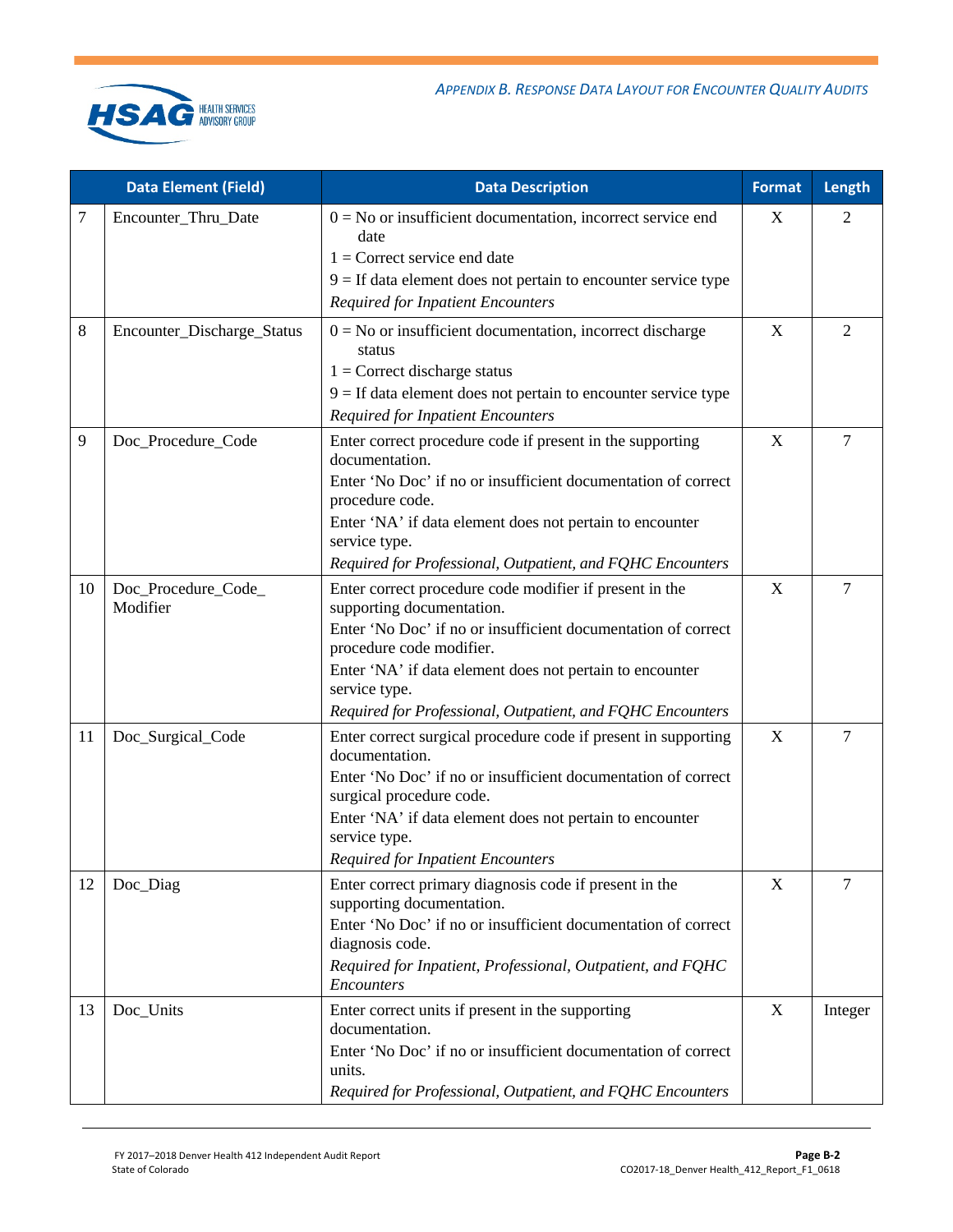

|    | <b>Data Element (Field)</b>               | <b>Data Description</b>                                                                                                                                                                                                                                                                  | <b>Format</b> | Length   |
|----|-------------------------------------------|------------------------------------------------------------------------------------------------------------------------------------------------------------------------------------------------------------------------------------------------------------------------------------------|---------------|----------|
| 14 | Doc_Service_Date                          | Enter correct start date if present in supporting<br>documentation.<br>Enter 'No Doc' if no or insufficient documentation of correct<br>start date.<br>Required for Inpatient, Professional, Outpatient, and FQHC<br>Encounters                                                          | X             | 8        |
| 15 | Doc Thru Date                             | Enter correct end date if present in supporting<br>documentation.<br>Enter 'No Doc' if no or insufficient documentation of correct<br>end date.<br>Enter 'NA' if data element does not pertain to encounter<br>service type.<br><b>Required for Inpatient Encounters</b>                 | X             | 8        |
| 16 | Doc_Encounter_Discharge_<br><b>Status</b> | Enter correct discharge status if present in supporting<br>documentation.<br>Enter 'No Doc' if no or insufficient documentation of correct<br>discharge status.<br>Enter 'NA' if data element does not pertain to encounter<br>service type.<br><b>Required for Inpatient Encounters</b> | X             | 8        |
| 17 | <b>E&amp;M</b> Guidelines Version         | $1 = 1995$ version of Evaluation and Management Services<br><b>Documentation Guidelines</b><br>$2 = 1997$ version of Evaluation and Management Services<br><b>Documentation Guidelines</b><br>$9 = Does Not Apply$                                                                       | X             | 1        |
| 18 | Comments (optional)                       | Any comments, for example 'no documentation received<br>from provider'                                                                                                                                                                                                                   | X             | Flexible |

\* To assess encounter data quality, data elements are contingent on corresponding medical record documentation. Medical records correspond to the encounter data when the member information (i.e., name, date of birth, and/or Medicaid ID), provider information, and date of service are in agreement. If the medical records match the member and provider information but the date of service is incorrect, the Encounter Service Date will be scored as "0" and the remaining data elements will be scored as "0". The Comments field should be used to indicate that subsequent data elements were in disagreement due to the invalid date of service.

For Inpatient records or other records with services occurring over a date range, the encounter date of service is acceptable if it falls within the date range.

In the event medical record documentation is unavailable to support the encounter, all elements will be scored as "0" or "No Doc."

In the event that medical record documentation could support more than one procedure code, auditors should note agreement with the encounter procedure code, if applicable, and use the Comments field to indicate other applicable procedure codes identified in the medical record.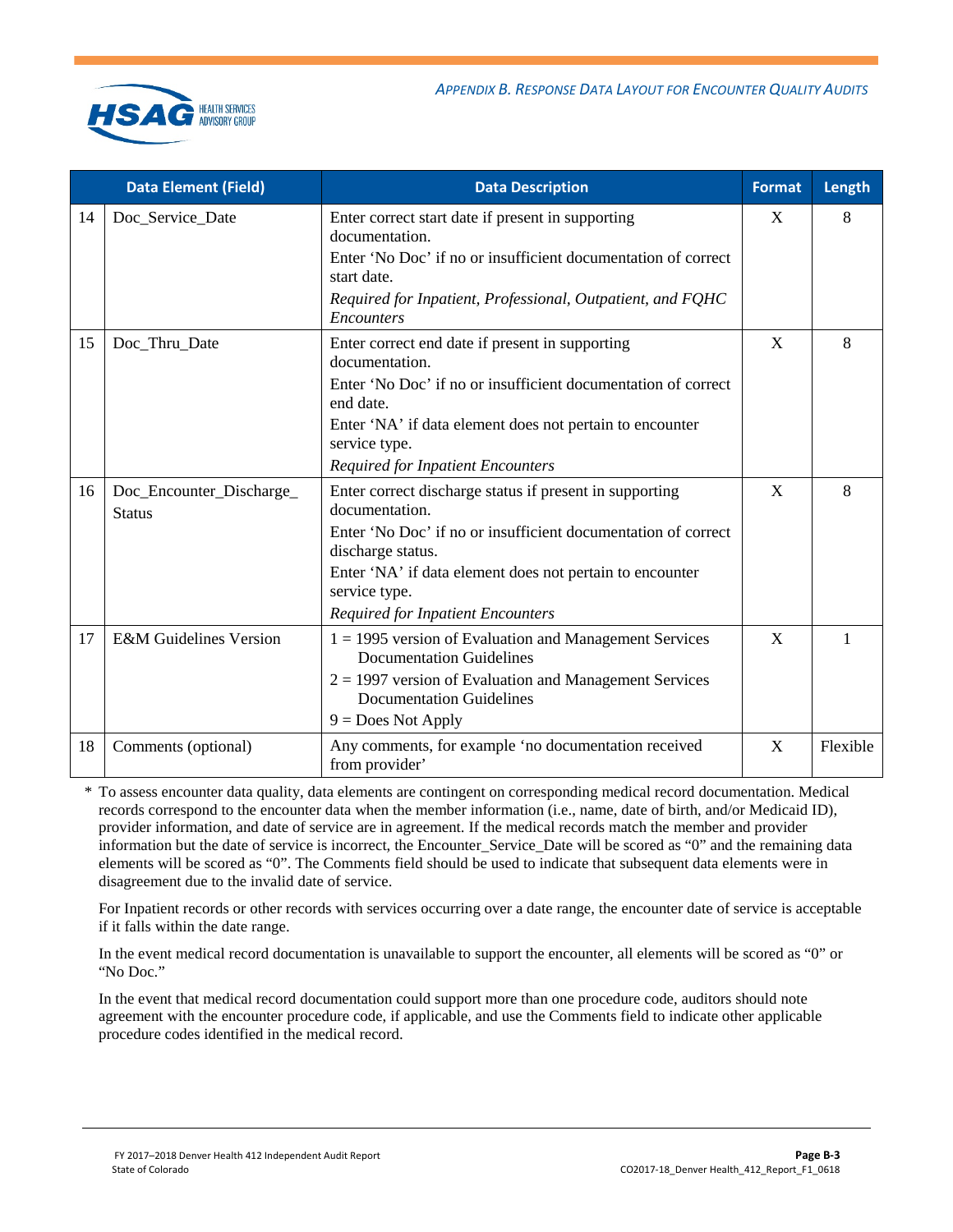

## **Appendix C. Denver Health Service Coding Accuracy Results**

<span id="page-20-0"></span>Data from these tables have been copied from the Service Coding Accuracy Report submitted to the Department and HSAG by Denver Health. Data tables were created following the specifications listed in Section 6 of the *FY 2017–2018 Annual HMO Encounter Data Quality Review Guidelines*.

| <b>Requirement</b>             | <b>HMO Name</b>                  | <b>Numerator</b> | Excluded/<br><b>Does Not</b><br><b>Apply</b> | <b>Total</b><br><b>Denominator</b> | <b>Modified</b><br><b>Denominator</b> | <b>Overall</b><br><b>Percent</b> | <b>Modified</b><br><b>Percent</b> |
|--------------------------------|----------------------------------|------------------|----------------------------------------------|------------------------------------|---------------------------------------|----------------------------------|-----------------------------------|
| Date of Service*               | Denver Health<br>Medicaid Choice | 102              | $\theta$                                     | 103                                | 103                                   | 97.09%                           | 97.09%                            |
| <b>Through Date</b>            | Denver Health<br>Medicaid Choice | 102              | 0                                            | 103                                | 103                                   | 99.03%                           | 99.03%                            |
| Diagnosis Code                 | Denver Health<br>Medicaid Choice | 84               | $\theta$                                     | 103                                | 103                                   | 81.55%                           | 81.55%                            |
| <b>Surgical Procedure Code</b> | Denver Health<br>Medicaid Choice | 93               | $\theta$                                     | 103                                | 103                                   | 90.29%                           | 90.29%                            |
| Discharge Status               | Denver Health<br>Medicaid Choice | 95               | 0                                            | 103                                | 103                                   | 92.23%                           | 92.23%                            |

#### **Table C-1—Inpatient Encounters Service Coding Accuracy Summary**

\* The values in Table C-1 represent the data submitted by Denver Health Medicaid Choice. However, based on the numerator and denominator provided for *Date of Service,* the expected value is 99.03 percent in each of the "overall percent" and "modified percent" columns.

#### **Table C-2—Outpatient Encounters Service Coding Accuracy Summary**

| <b>Requirement</b>      | <b>HMO Name</b>                  | <b>Numerator</b> | Excluded/<br><b>Does Not</b><br><b>Apply</b> | <b>Total</b> | <b>Modified</b><br><b>Denominator Denominator</b> | <b>Overall</b><br><b>Percent</b> | <b>Modified</b><br><b>Percent</b> |
|-------------------------|----------------------------------|------------------|----------------------------------------------|--------------|---------------------------------------------------|----------------------------------|-----------------------------------|
| Date of Service         | Denver Health<br>Medicaid Choice | 102              | $\Omega$                                     | 103          | 103                                               | 99.03%                           | 99.03%                            |
| Diagnosis Code          | Denver Health<br>Medicaid Choice | 76               | $\Omega$                                     | 103          | 103                                               | 73.79%                           | 73.79%                            |
| Procedure Code          | Denver Health<br>Medicaid Choice | 86               | $\Omega$                                     | 103          | 103                                               | 83.50%                           | 83.50%                            |
| Procedure Code Modifier | Denver Health<br>Medicaid Choice | 91               | $\Omega$                                     | 103          | 103                                               | 88.35%                           | 88.35%                            |
| Units                   | Denver Health<br>Medicaid Choice | 99               | $\Omega$                                     | 103          | 103                                               | 96.12%                           | 96.12%                            |